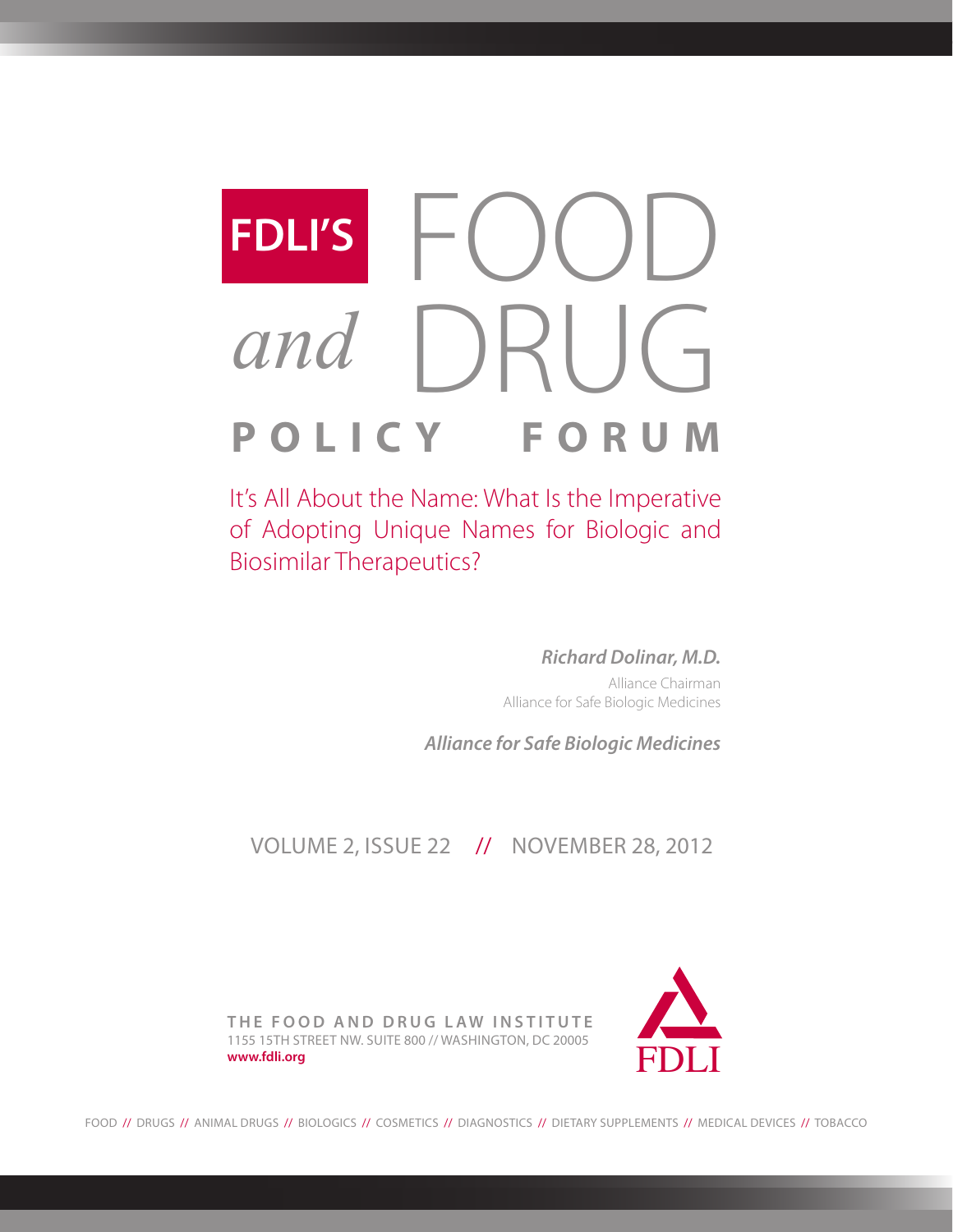# **I N F O R M A T I O N F O R S U B S C R I B E R S A N D P U R C H A S E R S**

### **License Agreement (the "Agreement") and Terms of Use for End Users of FDLI Digital Publication Product Services (the "Services")**

THIS IS AN AGREEMENT BETWEEN YOU, ( THE "END USER"), AND THE FOOD AND DRUG LAW INSTITUTE ("FDLI"). FDLI IS THE PROVIDER OF THE SERVICES THAT PERMIT END USERS, (LIMITED TO FDLI MEMBERS OR NONMEMBER SUBSCRIBERS OR PURCHASERS OR OTHERS AS DETERMINED BY FDLI) TO LICENSE DIGITAL PUBLICATION PRODUCTS (THE "DIGITAL PUBLICATION PRODUCTS") FOR END USER USE ONLY UNDER THE TERMS AND CONDITIONS SET FORTH IN THIS AGREEMENT. PLEASE READ THIS LICENSE AGREEMENT AND TERMS OF USE, AND ALL RULES AND POLICIES FOR THE SERVICES (INCLUDING, BUT NOT LIMITED TO, ANY RULES OR USAGE PROVISIONS SPECIFIED ON THE FDLI WEBSITE) BEFORE USING THE PRODUCTS. BY USING THE PRODUCTS, YOU AGREE TO BE BOUND BY THE TERMS OF THIS AGREEMENT.

# Digital Publication Products

FDLI website: The FDLI website enables the End User to download this Digital Publication Product to a personal computer or personal handheld device solely for personal use.

Use of Digital Publication Products: Upon your payment of the applicable fees, FDLI grants you the non-exclusive right to retain a permanent copy of the applicable Digital Publication Product and to view, print and use such Digital Publication Product an unlimited number of times, solely for your personal, non-commercial use.

Restrictions: The End User agrees that Digital Publication Products contain proprietary material that is owned by FDLI, and is protected by United States copyright laws. For reprint permissions or distribution inquiries, contact FDLI at (202) 371-1420.

For subscription or purchasing information, visit **www.fdli.org.**

# Disclaimer

The Food and Drug Law Institute, founded in 1949, is a non-profit organization that provides a marketplace for discussing food and drug law issues through conferences, publications and member interaction. The views, opinions and statements expressed in this article are those of the author(s). The Food and Drug Law Institute neither contributes to nor endorses Forum articles. As a not-for-profit 501(c)(3) organization, FDLI does not engage in advocacy activities.

©2012 FDLI

All rights reserved. ISSN pending.

Authorization to photocopy items for internal or personal use of specific clients is granted by the Food and Drug Law Institute, provided that the base fee of US \$.75 per page is paid directly to the Copyright Clearance Center (CCC), 222 Rosewood Drive, Danvers, MA 01923, USA. For those organizations that have been granted a photocopy license by CCC, a separate system of payment has been arranged. The fee code for users of the Transactional Reporting Service is: ISSN pending 02.75.

> To order additional copies of this publication, please visit our website at www.fdli.org.



1155 15th Street NW, Ste. 800, Washington, D.C. 20005 Tel: (202) 371-1420; Fax: (202) 371-0649 email: comments@fdli.org website: www.fdli.org www.fdli.org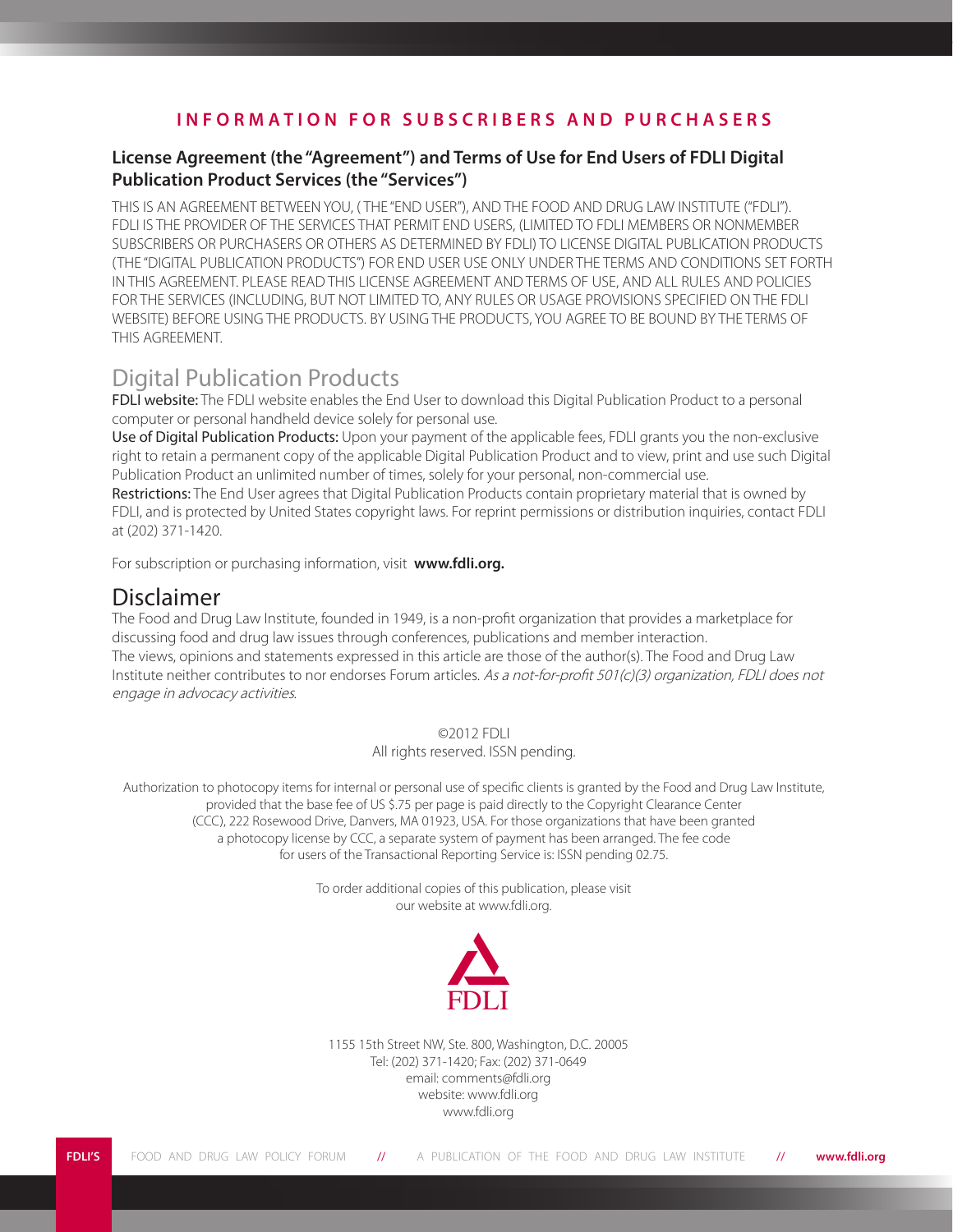# **F D L I ' S F O O D A N D D R U G P O LI C Y F O R U M**

**Michael D. Levin-Epstein, J.D., M.Ed.**  Editor-in-Chief **Davina Rosen Marano, Esq.**

Editor

#### **F D L I ' S F O O D A N D D R U G P O LI C Y F O R U M**

**Joseph L. Fink III** *( Chair)* University of Kentucky

**Sheila D. Walcoff** *(Vice Chair)* Goldbug Strategies, LLC

Christina L. Anderson Medtronic, Inc.

Peggy Armstrong International Dairy Foods Association

Brendan Benner Medical Device Manufacturers Association

Sandra B. Eskin The Pew Charitable Trusts

Eric Feldman University of Pennsylvania

Paul A.Franz The Procter & Gamble Company

Robert L. Guenther United Fresh Produce Association

Mary Clare Kimber Plasma Protein Therapeutics Association

Patricia A. Maloney Quest Diagnostics

**Barbara A. Binzak** *( Board Liaison)* Buchanan Ingersoll & Rooney, PC

Gary C. Messplay Hunton & Williams, LLP

Peter Pitts Center for Medicine in the Public Interest

Mark Pollack Personal Care Products Council

Lori M. Reilly PhRMA

Robert Rosado Food Marketing Institute

Timothy W. Schmidt Johnson Controls

David C. Spangler Consumer Healthcare Products Association

William Vodra Arnold & Porter, LLP

Pamela Wilger Cargill, Inc.

Lisa Ann Zoks Drug Information Association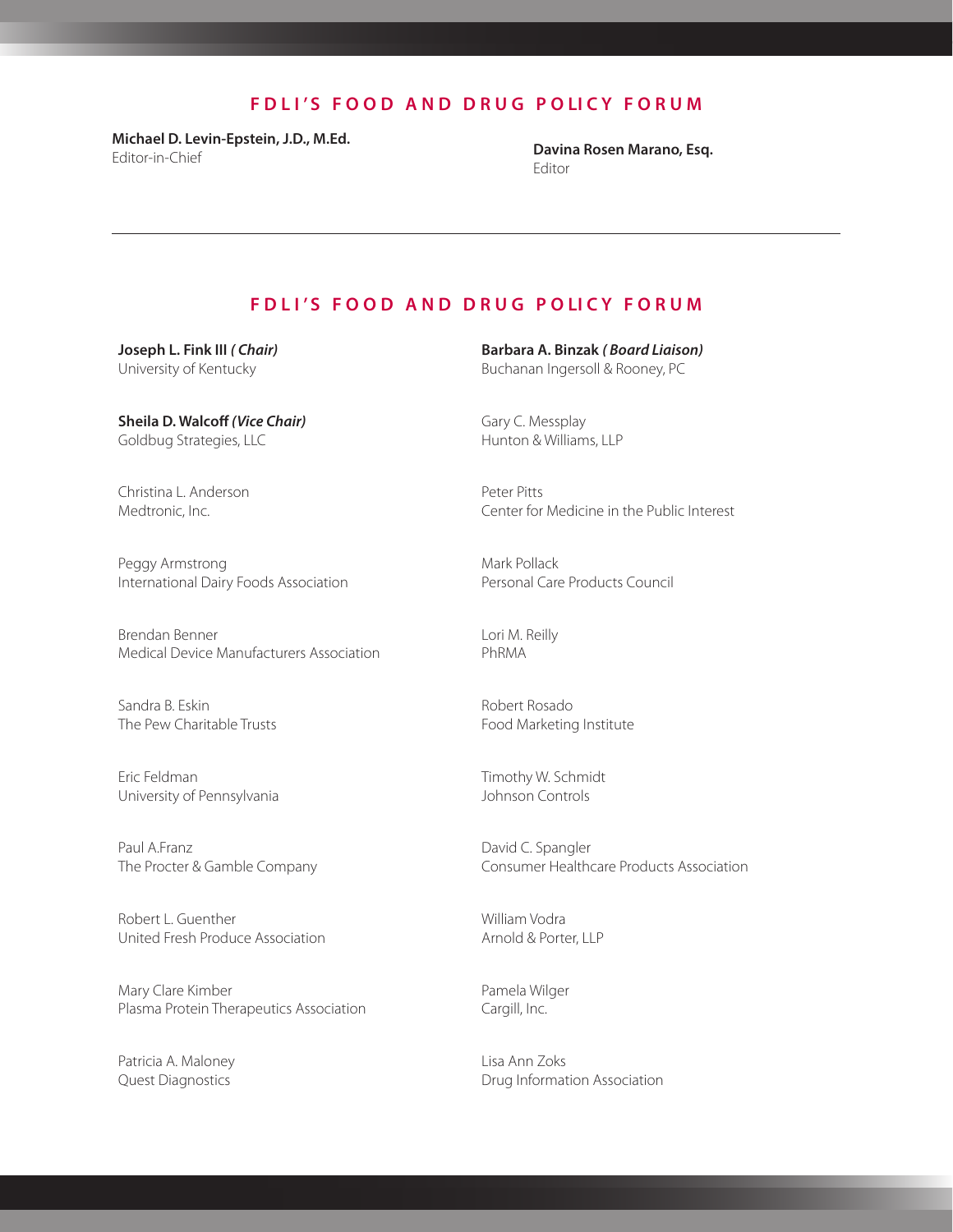# **TABLE OF CONTENTS**

| $\overline{a}$ |    |                                          |  |  |
|----------------|----|------------------------------------------|--|--|
|                |    |                                          |  |  |
| 11.            |    |                                          |  |  |
| Ш.             |    |                                          |  |  |
|                | А. |                                          |  |  |
|                | B. |                                          |  |  |
|                | C. |                                          |  |  |
|                | D. |                                          |  |  |
|                | F. |                                          |  |  |
| IV.            |    |                                          |  |  |
|                |    | A. Defining Success: Functional Measures |  |  |
| V.             |    |                                          |  |  |
|                |    |                                          |  |  |
|                |    |                                          |  |  |
|                |    |                                          |  |  |
|                |    |                                          |  |  |
|                |    |                                          |  |  |
|                |    |                                          |  |  |
|                |    |                                          |  |  |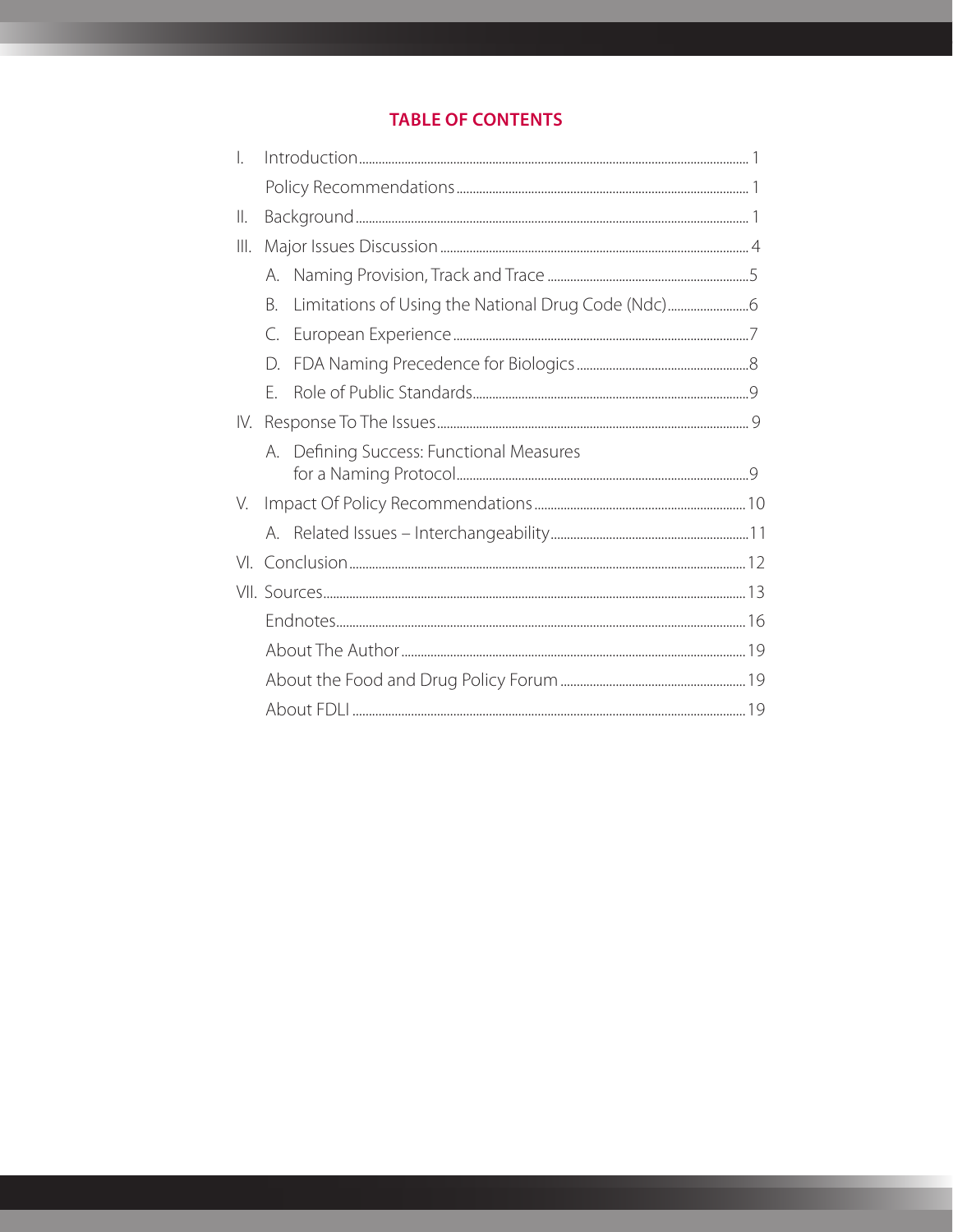It's All About the Name: What Is the Imperative of Adopting Unique Names for Biologic and Biosimilar Therapeutics? Alliance for Safe Biologic Medicines

# **I. INTRODUCTION**

*The Alliance for Safe Biologic Medicines*<sup>1</sup> (ASBM) believes that patient safety must be the top, non-negotiable priority guiding all policy decisions regarding biologics and biosimilars at both the federal and state levels if the new biosimilar pathway is to successfully serve patients in the United States. A unique United States Adopted Name or "USAN" (also referred to as a non-proprietary or generic name) for biologics will be a foundational element of the safety framework.

To these ends, the ASBM presents this paper on the need for distinct USANs for biologics as a reflection of the collective wisdom and insight of our diverse membership, representing patients, physicians, scientists, manufacturers, academics, and more.

It is our hope that in identifying key challenges and practical solutions, this paper will help facilitate a solution that ensures patient safety continues to remain at the forefront of every policy discussion about a biosimilar pathway for the United States.

## **POLICY RECOMMENDATIONS**

1

- All biologics should receive distinct non-proprietary names.
- United States Pharmacopeia (USP) should work with FDA to adapt the product monograph system to accommodate the unique attributes of structurally-related, but distinct, biologic medicines.
- The non-proprietary name of a reference product and product/s biosimilar to it should have a common, shared root but have distinct and differentiating suffixes.
- Products designated interchangeable should have a distinct name from the reference product for which they are considered interchangeable to facilitate accurate attribution of adverse events.

### **II. BACKGROUND**

Biologic medicines are used to treat a wide range of serious chronic and life threatening conditions, including cancer, multiple sclerosis, rheumatoid arthritis, and more.<sup>2</sup> Biologics are different than traditional chemical drugs in important ways that make copying them especially challenging and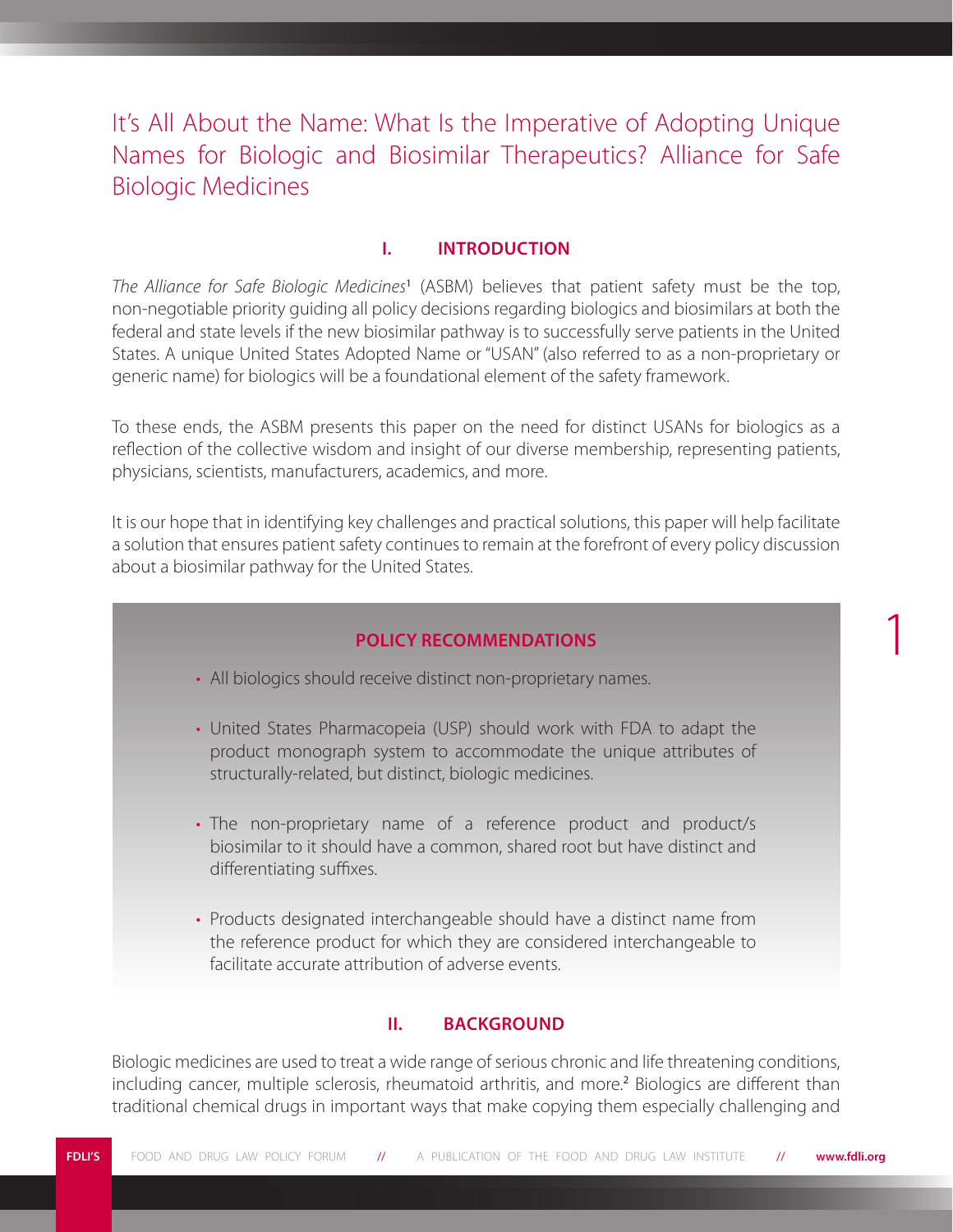present a set of safety considerations. While the U.S. Congress authorized an abbreviated approval pathway for traditional chemical drugs in 1984, prior to 2005, no abbreviated regulatory pathway to approve copies of biologic medicines had been established in any highly regulated country or jurisdiction.

In 2004, the European Union (EU) became the first highly regulated jurisdiction to authorize the establishment of a pathway for the approval of "biosimilars."<sup>3</sup> Since then, 13 biosimilar products have been approved for marketing in the EU.<sup>4</sup> Many countries outside of Europe have followed the European Medicines Association (EMA) lead in adopting a biosimilar pathway. Even the World Health Organization (WHO) has adopted standards for approval of biosimilar medicines. In 2010, the United States Congress gave FDA the authority to implement an approval pathway for biosimilars<sup>5</sup> and defined a framework that was similar to the EU, but distinct in certain regards (e.g. data exclusivity limits, interchangeability standard, and patent provisions were included in the new U.S. law but not in the EU framework).

Congress laid out some key parameters for the new pathway, but provided FDA with substantial discretion in defining and implementing a biosimilar approval process. FDA invited stakeholder input<sup>6</sup> in 2010 and again in 2012 following publication of an initial set of draft guidances<sup>7</sup> on February 9, 2012. However, many questions about the U.S. pathway were not addressed in the draft guidances and remain to be answered by FDA. One important question is how biosimilars will be named.

A biosimilar medicine is a drug designed to be similar to an approved, innovative biologic medicine. The patents of a number of the biologics are due to expire in the U.S., which has led to an increased interest in the development of biosimilars as a means of controlling health care costs. When a patent approaches expiry, the law permits other entities to attempt to reverse engineer, clinically develop, and manufacture biosimilars of the original medicine in order to seek FDA approval to enter the market when the patent expires.

Biosimilars are not direct copies of biologics and are therefore not considered generics. As will be discussed in more detail below, biologics are produced from proteins expressed by living cells and are made up of very large and complex molecules.<sup>8</sup> While copies of traditional chemical drugs are required to have an identical version of the active ingredient found in the original, this is currently not possible for biologics.<sup>9</sup> Biosimilars must be proven to be highly similar to an original biologic in terms of characteristics, safety, and efficacy, but subtle differences between the active ingredients are expected and allowed.<sup>10</sup>

Biologics can be extremely structurally complex. This complexity is important for patients because any twist or turn or kink in the molecular structure that is different than the original (reference) product could cause the patient's immune system to deem the medicine a foreign substance and mount an immune response.<sup>11</sup> A different cell line, different source of raw material, different medium in which the cells reproduce, etc., will all have an impact on the final product. Not all of the differences between the reference product and the biosimilar will matter for the patient; the key is to know which differences do matter. There is currently no analytical or animal model that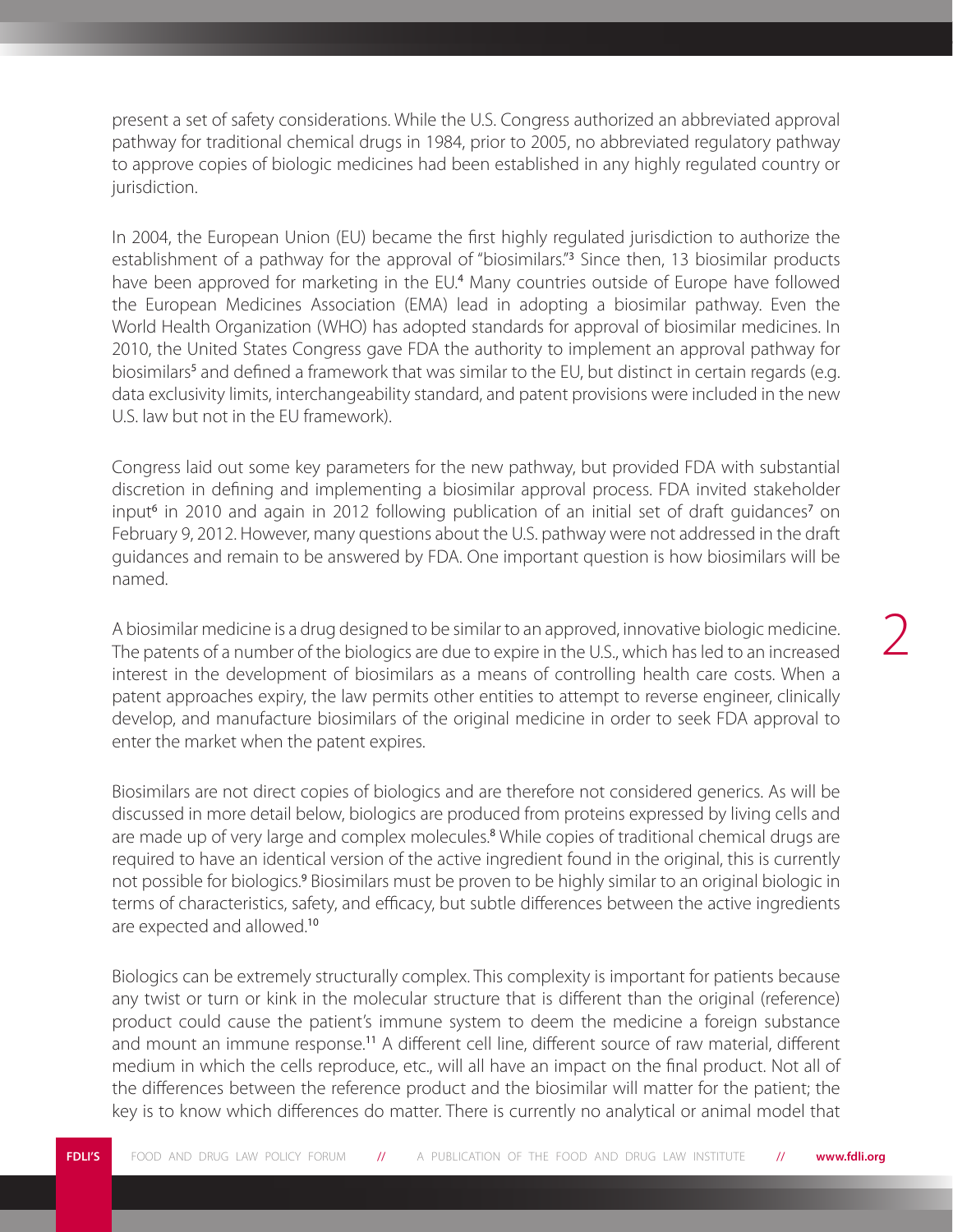can reliably predict every difference that may matter and cause an unwanted immune response, and unwanted responses can be difficult to determine in the limited time frame and experience of pre-marketing evaluation.<sup>12</sup> Therefore, information from the post-market setting is essential to ensuring the safety of biologics.<sup>13</sup>

Accurate product identification is a fundamental element of any medicine safety system, and increases the ability to accurately attribute adverse events to the correct product.<sup>14</sup> Since all biologics are expected to be structurally distinct and these distinctions may have implications for patients, product identification is especially important. This can best be achieved by assigning a unique USAN to every biologic, and will advance the safety of patients who use biologics.

The rules, policies, guidance, and practices put in place by FDA around medicines operate like traffic laws to enable patients, doctors, pharmacists, and others to use these products safely. It is not appropriate to simply apply the rules used for generic drugs to the biosimilar process any more than it is appropriate to simply apply boating or train traffic laws to cars. Biologics and traditional chemical medicines are scientifically different in ways that have important implications for keeping patients safe.

All biologics – not just biosimilars– raise certain safety considerations simply by virtue of their more complex molecular structure. Biologics are often 200–1000 times the size of a small molecule drug. Their structural complexity, and the limitations in methods used to analyze them, make biologics more difficult to characterize and produce. In contrast to most medicines that are chemically synthesized and have structures that are known, biologics are complex compounds made from living cells and have highly complex structures that are not easily understood, characterized, or replicated.

Therefore, while small molecules can enter the human body and be unnoticed by the immune system, large molecules are always seen and the immune system must decide whether or not to mount an immune response. Thus, if the biologic is not quite right, the patient's immune system may decide the medicine is a foreign substance and take steps to neutralize and eliminate it.

Biologics are also highly complex to manufacture. Biologics are made using living cells, which are highly sensitive to their environment and the manufacturing process. A seemingly small change in the manufacturing process, or handling, container closure, etc., can alter the structure of the medicine. This change could cause the patient's body to decide the medicine is foreign and mount an immune response.

If it happens, the timing of an immune response for a biologic can vary widely. Some reactions occur immediately while the drug is being administered intravenously. In that case, the cause of the reaction is clear and the health care provider can take appropriate steps to address the problem. However, an immune response to a biologic may take time, becoming apparent nine to twelve months after the patient was first treated. In that case, it may be difficult for the doctor to know if it is a response to a medicine and to determine which medicine, or if it is simply a progression of the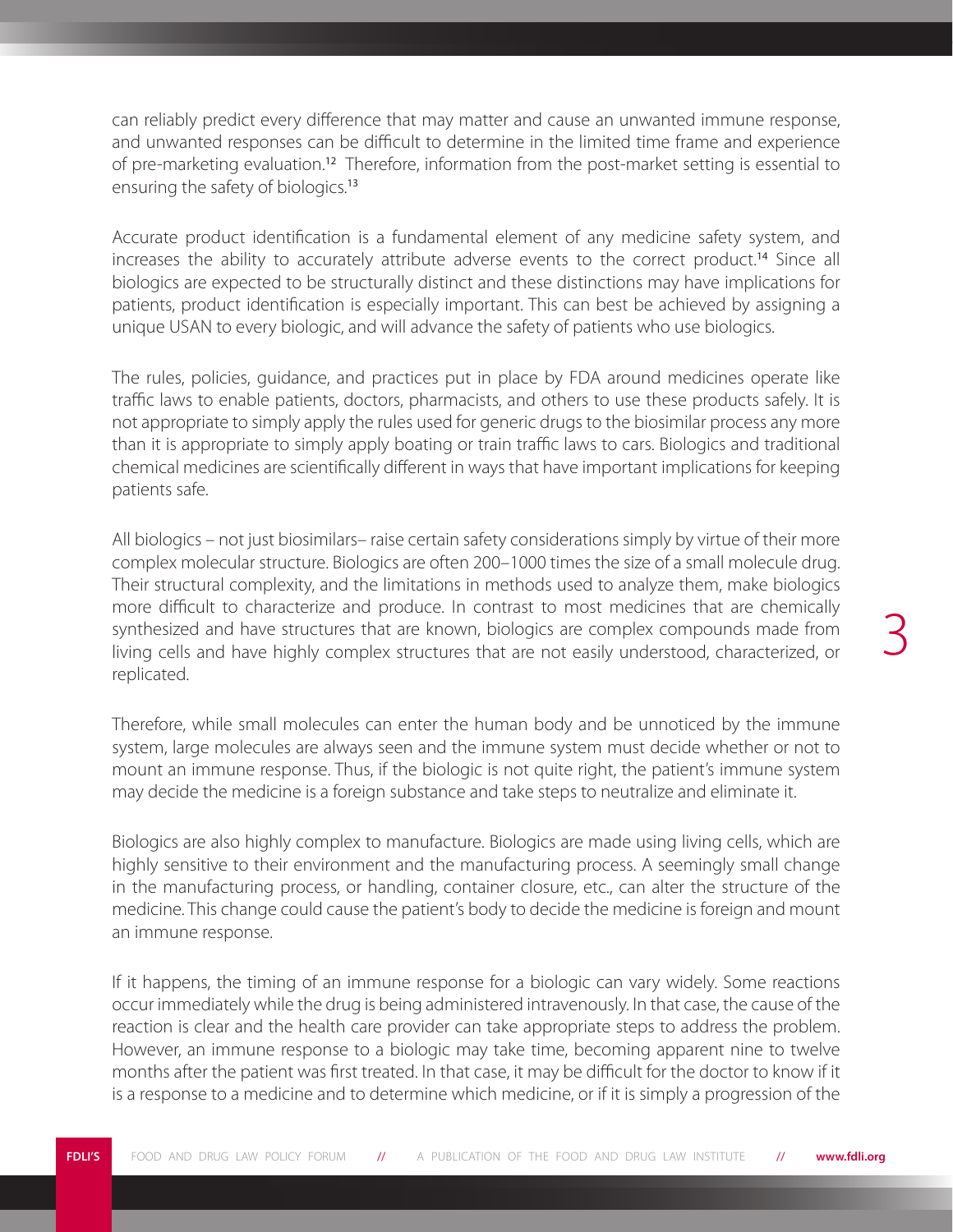disease. If the patient has been exposed to more than one version of a biologic medicine, it may be difficult to know which product, if any, caused the reaction.

Determining the source of the adverse reaction is clearly of primary importance to the patient being treated; however, it is also important for the safety of other patients who are or may be treated with the same medicine. In some cases, a biologic may have changed as a result of manufacturing, handling, etc., in a way that increases the likelihood of triggering an unwanted and unexpected immune response. Accurately and promptly identifying the source of the problem for the immediate patient can help prevent other patients from being exposed to the medicine until the problem is identified and resolved.

## **III. MAJOR ISSUES DISCUSSION**

Biosimilars are coming to the U.S. As of the start of 2012, FDA had received 34 requests for pre-Investigational New Drug (IND) meetings regarding 11 reference (original) biologics. In light of patents expected to expire in 2013, FDA may approve a biosimilar before 2014.

As discussed above, biosimilars – unlike generic small molecule therapeutics – will not be identical to the reference products they attempt to copy. Furthermore, biological medicines tend to be highly sensitive to raw material sourcing, container closure systems (the syringe, the stopper, the needle), handling, etc., where small changes could alter the medicine in a way that triggers an immune response for some patients. Even if a given biosimilar and the reference product were identical at approval, over the lifecycle of the product, changes in raw materials, container closure systems, the manufacturing process, etc., could result in the products being substantially different from one another over time. Seemingly minor changes could have consequences for patients. It would be important to know which of the formerly identical products was received by the patient and may have caused the reaction.

4

Today in the U.S., if a specific biologic medicine is associated with an adverse event, the source of the problem is generally clear because there is no copy on the market. The doctor knows which product the patient received and the issue can be addressed promptly with the manufacturer and the FDA. However, with the arrival of biosimilars, both the sensitivity of biologics and the potential for delayed expression of an immune response present new challenges for accurately attributing an adverse event to a specific cause.

The need for clear, defined naming considerations and a system to implement an effective tracking and tracing of all biologics – not just biosimilars – stems from the potential of these products to be unexpectedly altered by the manufacturing process, handling, etc., in a manner that could cause unintended harm to patients. Whether the products that FDA approves will have the same name or a different name than the originator biologic will determine how well products can be traced back to a patient who has an adverse reaction.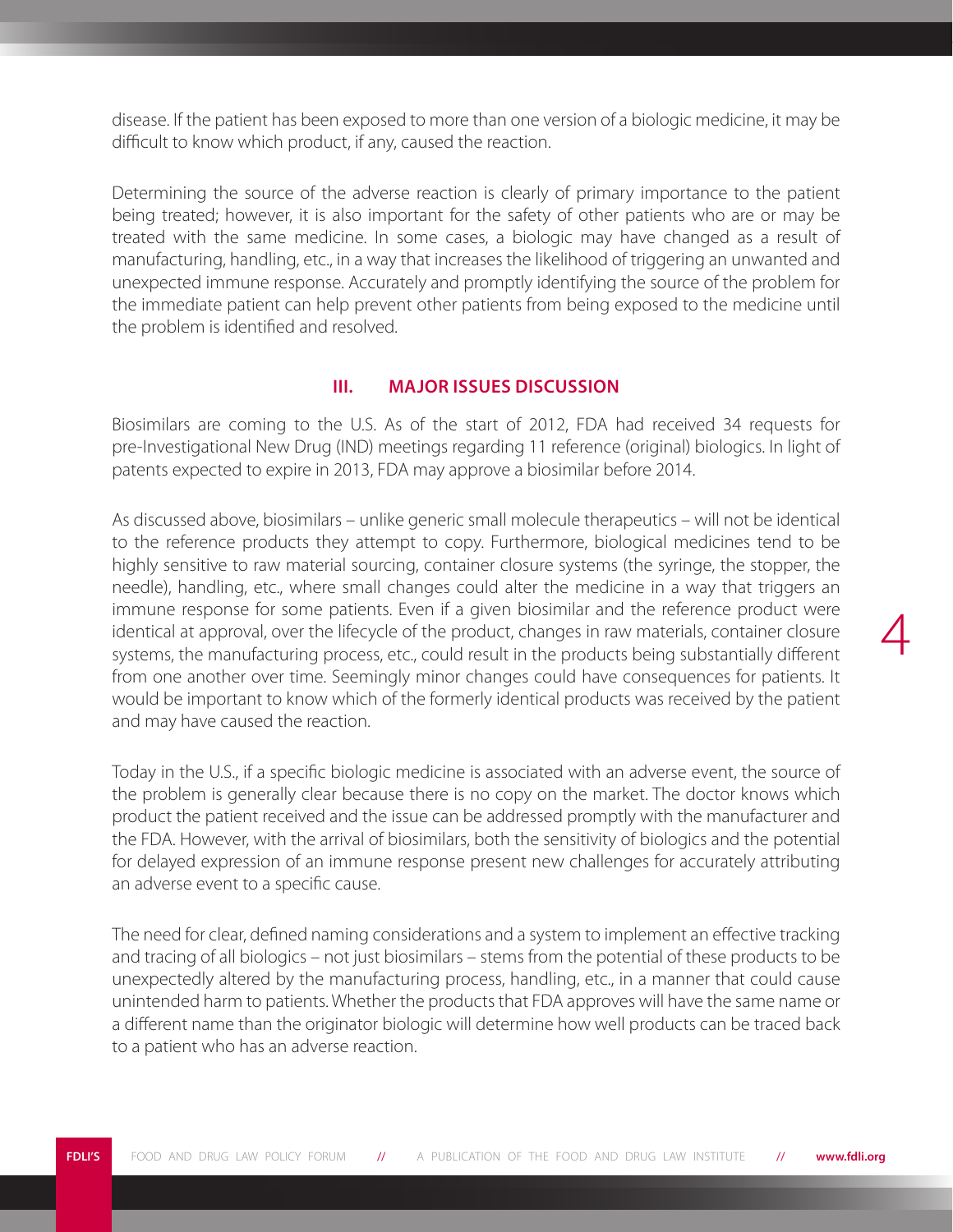5

In the following sections we will outline key components that must be addressed by the FDA to ensure that patients, physicians and pharmacists know which treatment is prescribed and more importantly which treatment does a patient receive.

#### **A. Naming Provision, Track and Trace**

#### *Recommendation 1:* All biologics should receive distinct non-proprietary names.

The impending arrival of biosimilars in the U.S. marketplace will expand the range of therapeutic options available to patients, but will also complicate pharmacovigilance. It is, therefore, paramount to differentiate between originator biologics and biosimilars to facilitate proper pharmacovigilance. Rigorous pharmacovigilance programs are needed to protect patients and ensure that any adverse events are quickly detected, reported, and attributed to the correct product and manufacturer. In the U.S., it is an obligatory step for the manufacturers of biologic medicines to submit comprehensive pharmacovigilance and risk management plans when applying for approval. This may be even more important for biosimilars, where the clinical safety and efficacy package is likely to be more limited at launch than that of the original biologic. Distinct names are an essential component of the tracking process.

As discussed above, it is important to understand that biosimilar and interchangeable biological products will be only similar to, but not the same as, an original reference product. From a patient and provider perspective, it would be inappropriate, unsafe, and misleading to allow biosimilar products to use the same name for biological products that are not exactly the same.

At the May 2012 FDA public hearing to discuss the biosimilar draft guidance, numerous stakeholders raised concerns about issues resulting from the biosimilar regulatory process, including naming. Many of the concerns reflected marketing dilemmas, system limitations, and reimbursement issues. These concerns should be considered by FDA only to the extent that they impact patient safety. FDA is the leading regulatory body in the world because it has remained singularly focused on ensuring that the products it approves are first and foremost "safe and effective."

Distinct non-proprietary names are a modest tweak to an existing system and thus present a cost-effective option for facilitating robust tracking and tracing. ASBM strongly believes that existing systems should account for, and accommodate, the use of distinct non-proprietary names for all biologic products. To the extent that any existing mechanisms used for tracking and tracing are unable to accommodate distinct non-proprietary names, it is imperative that we work to update or modify them so that the system fosters patient safety.

A survey of physicians conducted by ASBM revealed that 76 percent of physicians would assume that biologics with the same name are identical to one another. This mistaken assumption could lead to inappropriate switching of patients from one product to another, and adversely affect the health of patients.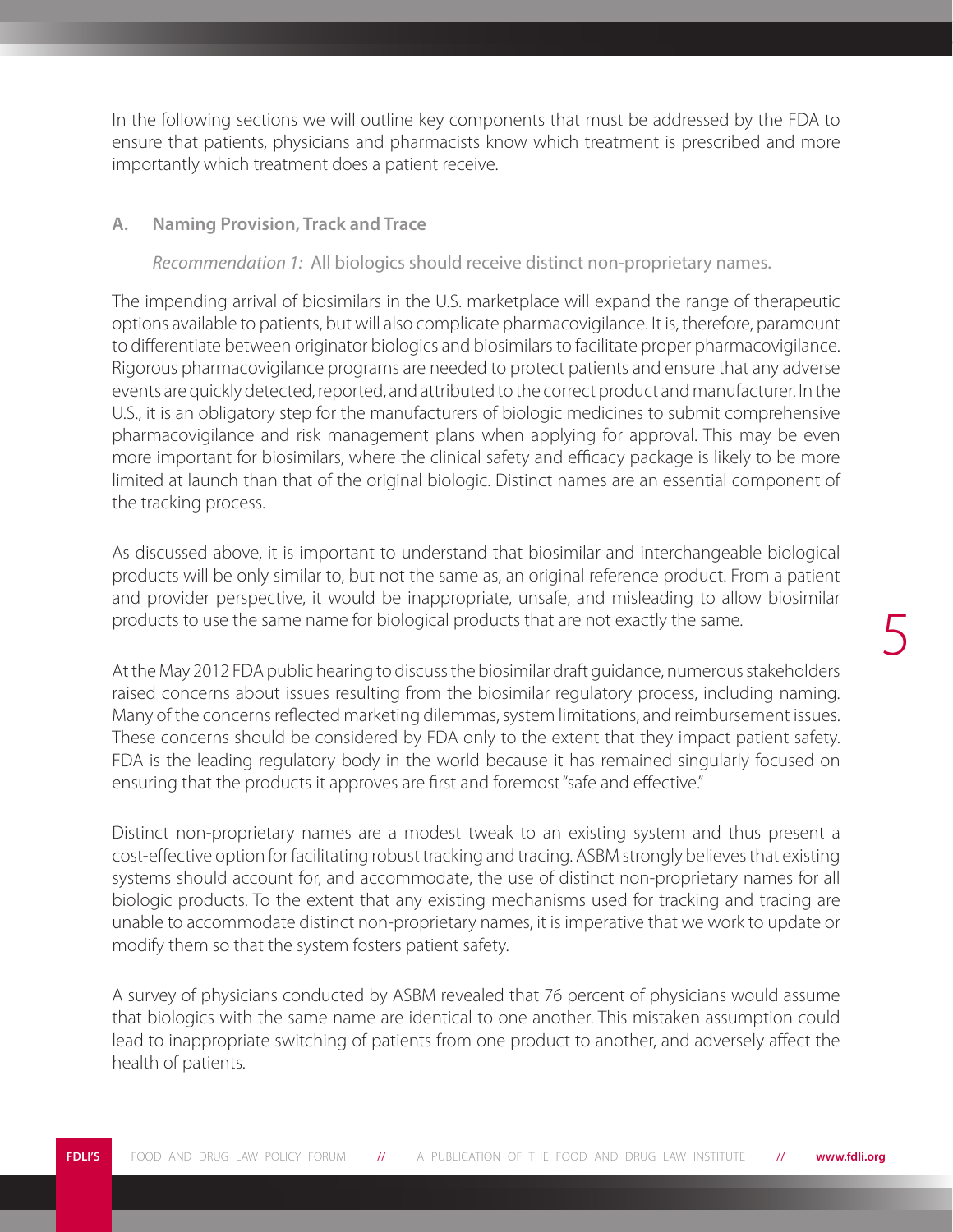Transparency also fosters accountability. Distinct non-proprietary names would increase the likelihood that adverse events are attributed to the correct product, by manufacturer. Receiving early reports of adverse events enables a manufacturer to promptly identify and correct any problem.

Any naming policy for biosimilar products must be a viable, long-term solution, not a short-term stopgap that fails to adequately address safety issues. Thus, it is important to make sure that this process is well thought-out and provides a solution focused on patient safety. In the following sections, we will outline key components of the naming issue that we believe will be helpful in creating an effective and safe pathway for biosimilar products in the U.S., while recognizing that we exist in a global market. We urge all stakeholders to thoughtfully consider the following points.

# **B. Limitations of Using the National Drug Code (NDC)**

One option for biologic identification advanced by some stakeholders is using the National Drug Codes (NDCs) as a mechanism to identify the product and manufacturer. While NDCs are certainly valuable in their own context, they should not be viewed as a "silver bullet" that will comprehensively provide accurate identification of medicines received by a patient—either in patient records or in adverse event reports. NDCs prove to be problematic for the following reasons.

Doctors and patients are the primary source of adverse event reports. They know and remember medicines by name, not number. A recent survey of 380 physicians conducted by the Alliance for Safe Biologic Medicines found that more than 99% of physicians record the product name, not the NDC, in the patient record. While the NDC can be found by the physician in a variety of ways, this is an additional step that will increase the time it takes for a physician to record and report an adverse event, and will increase the opportunity for error. Being off by a single digit could render the information meaningless.

NDCs are not uniformly used in medical billing. While private health insurance accounts for more than 64% of insured people,<sup>15</sup> claims submitted to private payers do not uniformly require NDC or even have a data field for NDCs. Only 30 of the 50 potential mini-Sentinel data partners investigated have access to NDCs and for those that have it, the error or missing data in this field is 32%.<sup>16</sup>

Federal claims data, another important source of pharmacovigilance information, do not uniformly include NDC numbers. For example, Medicare and Medicaid inpatient claims rarely include the NDC number of drug products or biologics administered

during hospital treatment.<sup>17</sup> Retail pharmacy claim forms under Medicare Part D do include NDC numbers, but Medicare Part B claim forms for physician-administered drugs—covering the vast majority of administered biologics—are billed by the Health Care Common Procedure Coding System (HCPCS) codes, not by the NDC number.<sup>18</sup> Although NDCs are increasingly provided on Medicaid claims as a result of a requirement in effect in many states, they are still not provided all of the time.<sup>19</sup>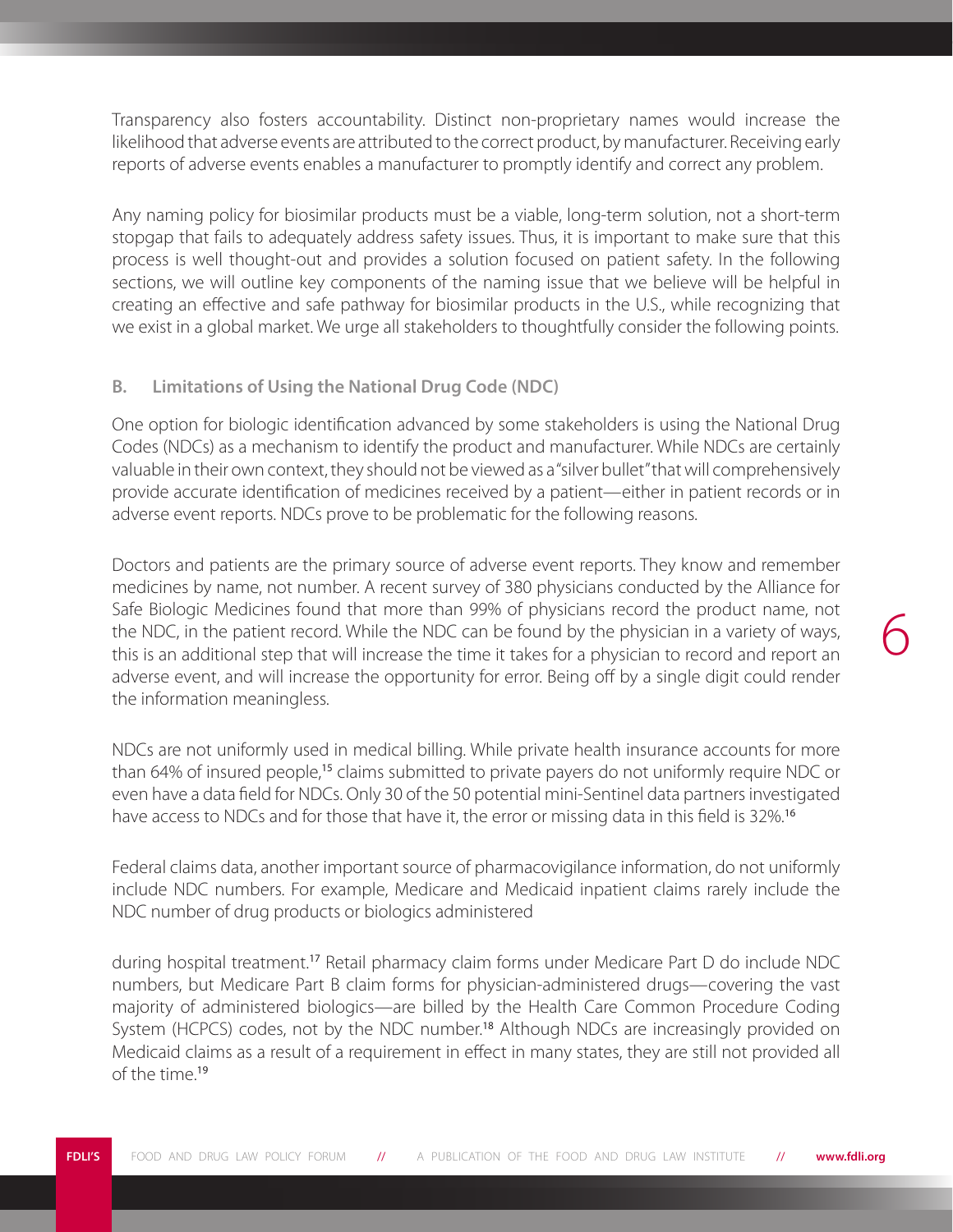Further, NDCs are not uniformly available on the prescription labels. Without the NDC number on a prescription label, it is much more difficult to trace a product in the event of an adverse effect incident. Additionally, there are doubts on the

accuracy of recorded NDCs. An NDC number consists of up to 11 digits.<sup>20</sup> That means there are 100 billion possible variations of that 11-digit number and there is little way for a potential reporter to know the manufacturer or product simply by looking at this string of numbers. Even if a reporter has familiarity with the system, there is a greater likelihood of mistakes or accidental changes that would prevent proper identification.

A final point on the use of NDCs should be highlighted. In naming, tracking, and tracing, redundancy is extremely important. This point is further supported by the fact that often times NDC identification is absent or inaccurate on medical claim forms. To support a more efficient system, ASBM suggests the use of both the NDC number and the distinct nonproprietary name to ensure accurate pharmacovigilance.

Nonproprietary naming is easier for providers, patients, and billing administrators to remember and associate with specific products. Requiring both would go a long way towards providing a check against errors. Each of these factors would help to reduce the likelihood of incorrect data entry and, ultimately, the chance that an adverse event would be associated with the incorrect product.

# **C. European Experience**

The European Union (EU) was the first jurisdiction to authorize a formal regulatory pathway for Biosimilars. However, a number of the jurisdictions outside of Europe that followed the EMA framework deviated to some extent on the process of product naming. The experience with naming in both the EU and several countries that chose to take a different approach can be instructive.

7

The 2005 Guidelines from the EMA state that it should be recognized that, by definition, similar biological medicinal products are not generic medicinal products, since it could be expected that there would be subtle differences between similar biological medicinal products from different manufacturers.<sup>21</sup> Indeed, these differences may not be fully apparent until there is greater experience with the biosimilar outside of the clinical trial setting. Therefore, in order to support pharmacovigilance monitoring, the specific medicinal product given to the patient should be clearly identified.<sup>22</sup>

In the EU, most biosimilars approved to date have the same INN (International Non-proprietary Name or generic name) as the reference product, which has created challenges for tracking and tracing biologics in Europe. In the case of epoetin alpha, the EMA subsequently required that all prescribers record the brand name in addition to the INN so as to ensure traceability going forward.<sup>23</sup> However, what the EMA giveth on one hand, the EU member state authorities are in the process of taking away. Specifically, a number of countries in Europe are requiring physicians to prescribe by INN and prohibiting the inclusion of a brand name, thus making accurate tracing of biologics in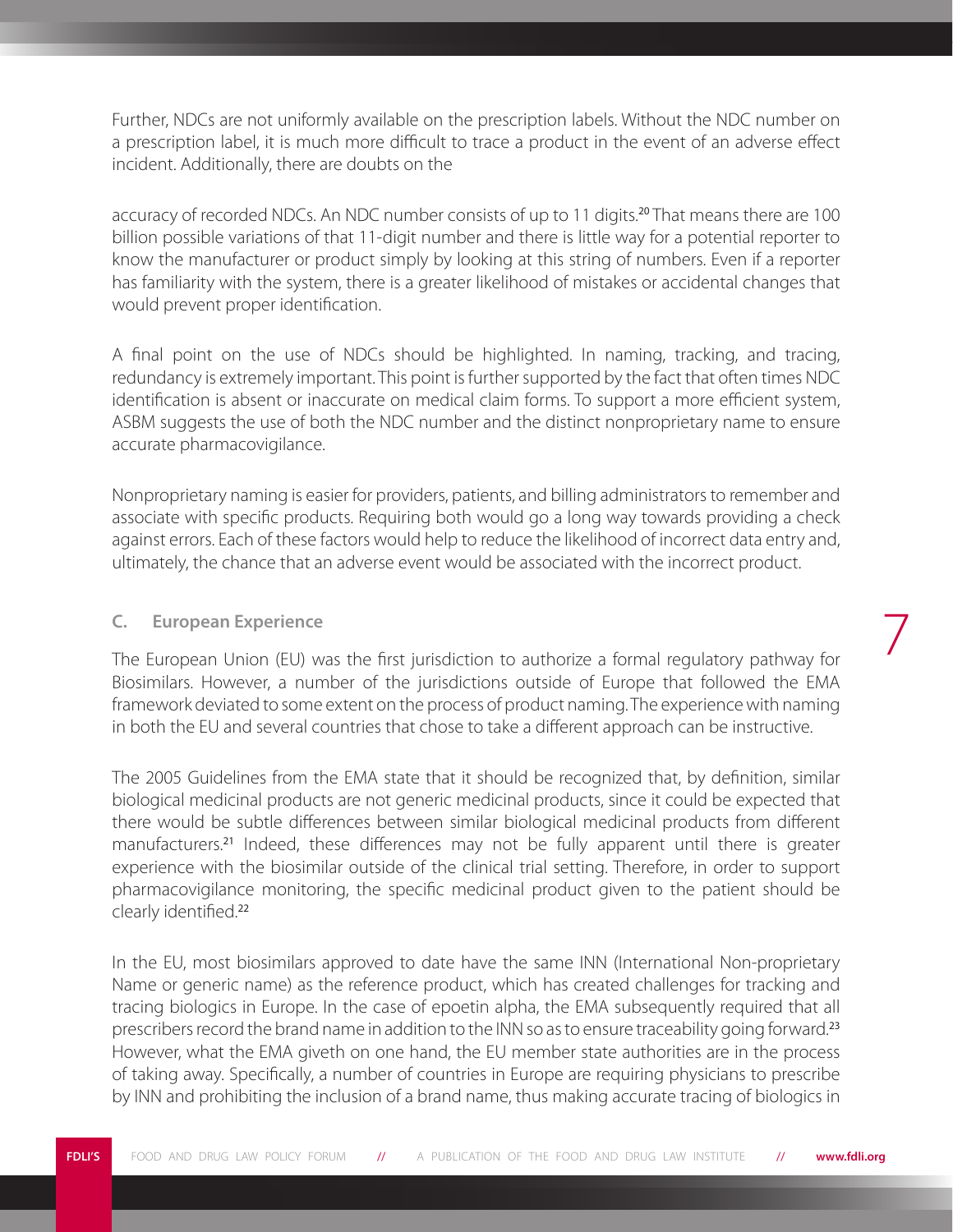the event of an adverse event impossible.<sup>24</sup> This situation could have been avoided if the EU had implemented a system in which biosimilars were required to hold a distinct INN.

The European Commission recently introduced a directive requiring EU member states to ensure that biological medicines are clearly identified by name of the product and the batch number. The 2012 EU pharmacovigilance directive is the biggest change to the regulation of human medicines in Europe since 1995. It is now a legal requirement for EU Member States to take all necessary measures to clearly identify the biological medicines that are prescribed, dispensed, and sold in their country. Furthermore, member states are empowered to impose requirements for achieving such identification requirements on doctors, pharmacists, and other healthcare professionals

## **D. FDA Naming Precedence for Biologics**

We hope that the FDA approach to name biosimilars may be influenced by the naming approach undertaken for two recent biologics approved through the 351(a) BLA pathway: Sanofi's Zaltrap<sup>25</sup>and Teva's Neutroval.<sup>26</sup> Both of these products are related to previously approved products: Regeneron's Eylea and Amgen's Neupogen, respectively. For both of these new approvals, the FDA assigned unique non-proprietary names that were created by adding a prefix and a hyphen to a root non-proprietary name: ziv-aflibercept and tbo-filgrastim.

In both cases, FDA concluded that a nonproprietary name for these new approvals should be distinct from previously approved, structurally-related products, explaining that a distinct name will minimize medication errors by: (1) preventing patients from receiving a product different than intended to be prescribed; and (2) reducing confusion among healthcare providers who often consider use of the same nonproprietary name to mean that the biological products are clinically indistinguishable. The FDA has also concluded that unique nonproprietary names will facilitate postmarketing safety monitoring by providing a clear means of determining which product is dispensed to patients. Also, "due to the fact that health care providers may use non-proprietary names instead of proprietary names when prescribing and ordering products, and pharmacovigilance systems often do not require inclusion of proprietary names, the use of distinct proprietary names is insufficient to address these concerns."<sup>27</sup>

Although it should be noted that the FDA has expressed that this naming approach should not be taken as a naming convention to be applied to biosimilars, we believe that this does embody a patient-safety focused approach to naming that could be efficiently applied to biosimilars.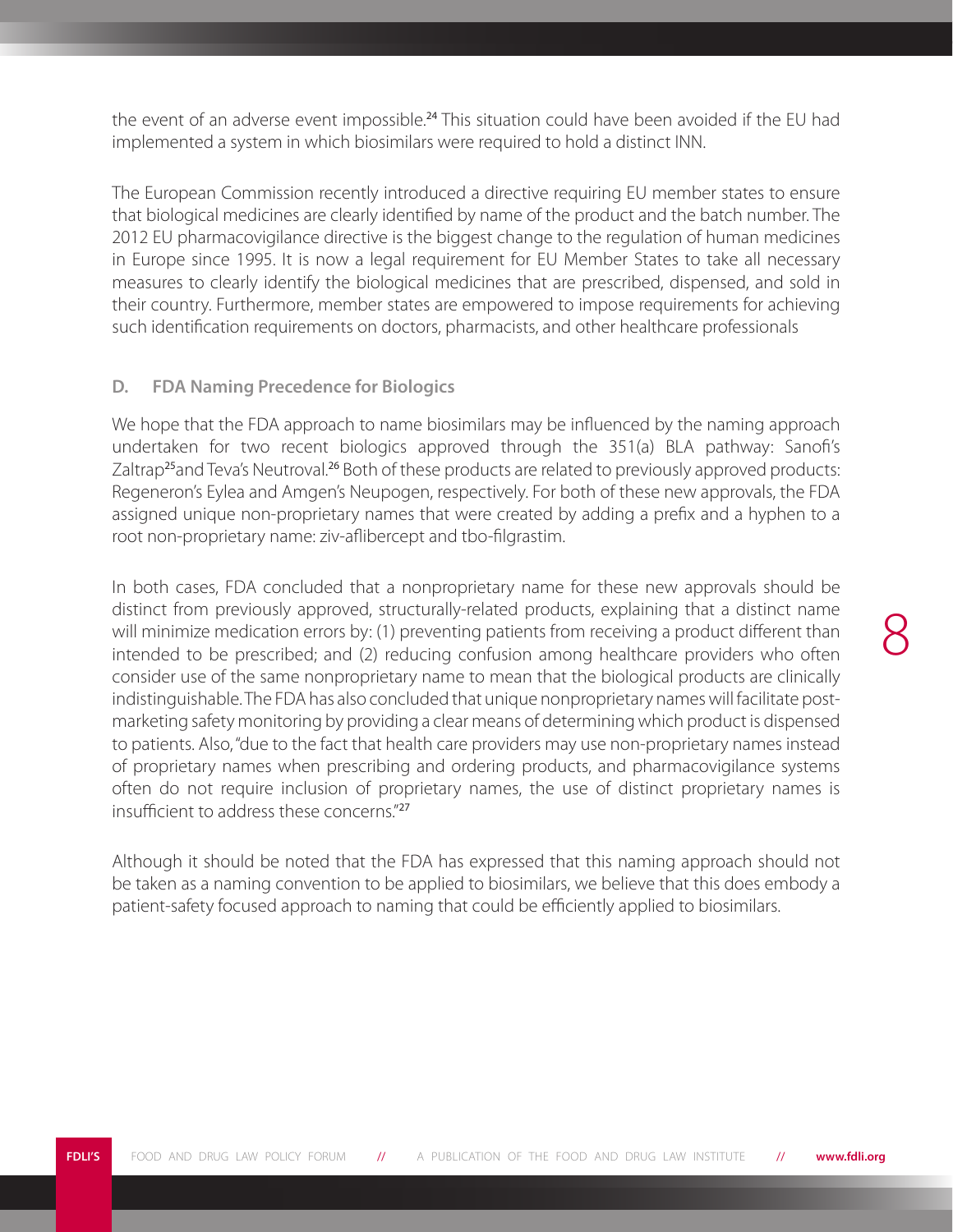### **E. Role of Public Standards**

*Recommendation 2:* USP should work with FDA to adapt the product monograph system to accommodate the unique attributes of structurally-related but distinct biologic medicines.

Public standards, such as the United States Pharmacopeia (USP) monographs, are an important component of ensuring consistent identity, potency, purity, and quality of medicines that are no longer covered by valid patents. To date, relatively few USP monographs have been published for biologic medicines (e.g., insulin, somatropin), but it is anticipated that the number will increase as patents expire on biotech medicines. The USP is a stakeholder in product nomenclature because its monographs link a given product to the non-proprietary name in a monograph chapter in order to define the public quality standards. Indeed, these compendia standards are considered enforceable for the purposes of the misbranding and adulteration provisions of the Food, Drug and Cosmetic Act.<sup>28</sup>

We are concerned, however, that USP has indicated in submissions to the FDA and elsewhere that the issuance of a monograph should dictate the nomenclature for a biologic medicine.<sup>29</sup> We encourage USP to work collaboratively with FDA to adapt the product monograph system to the unique attributes of structurally related, but distinct, biologic medicines. Such medicines will share some, but not necessarily all, elements of their biochemical identity and quality attributes with an originator product, and so it makes sense that such products might be linked through common public standards even if they are not named identically. As stated previously, FDA has indicated that there are important public health considerations that may merit a distinguishable nomenclature for structurally related biologics. Because these medicines will likely share a common root name, it would appear feasible to adapt the monograph system to accommodate prefixes or suffixes while still permitting the enforcement of common standards. We hope that a creative solution to the question of product nomenclature and public standards can be identified through consultation and collaboration among FDA, USP and other stakeholders.

#### **IV. RESPONSE TO THE ISSUES**

**A. Defining Success: Functional Measures for a Naming Protocol**

Biosimilars present an opportunity to reduce the cost of access to important medicines; however, biologics, because of their fundamental features, present some important challenges. The naming protocol adopted by FDA can play an important role in helping to:

- 1) Facilitate prompt identification and resolution of product problems;
- 2) Facilitate manufacturer accountability; and
- 3) Avoid incorrectly implying that the molecules are identical.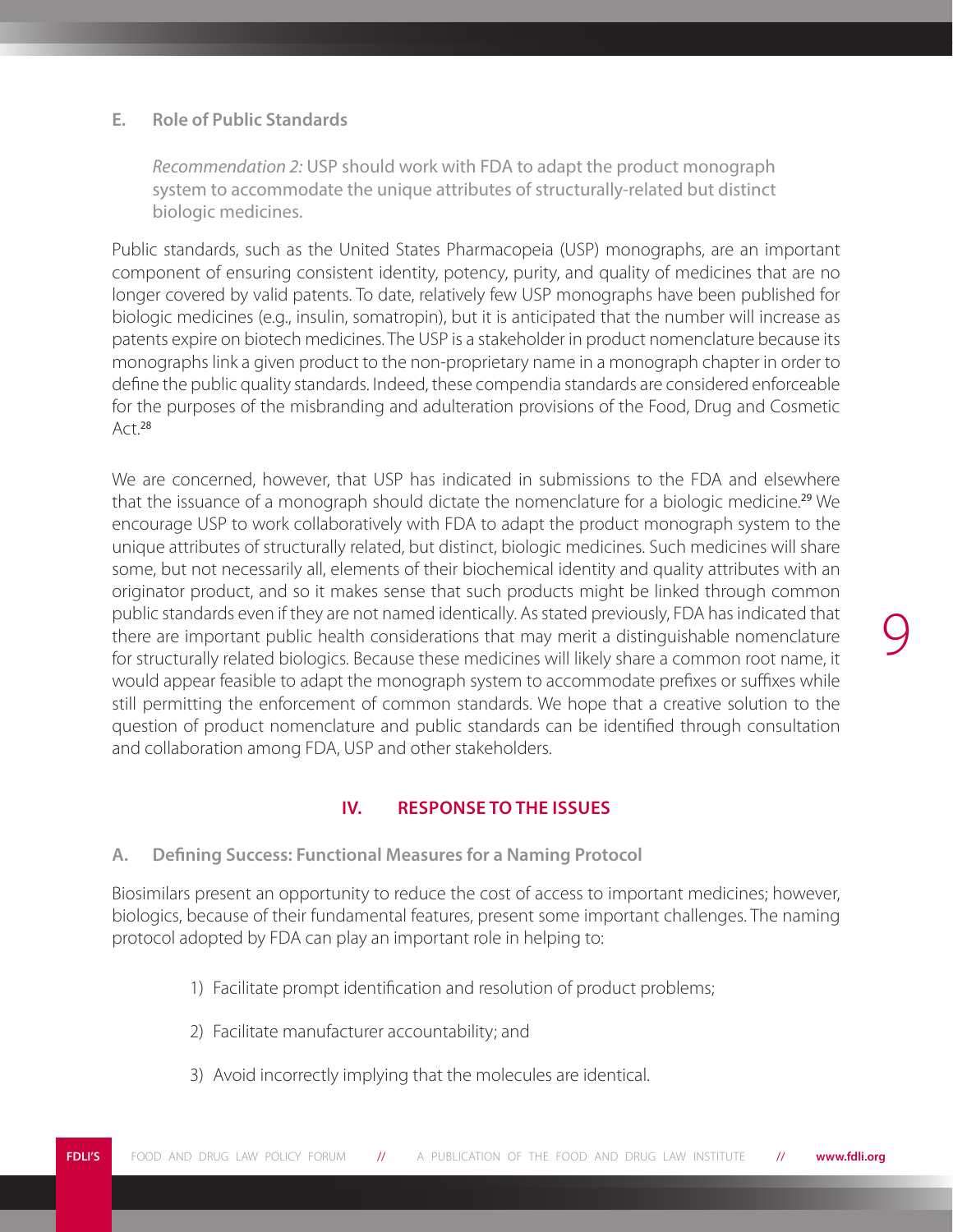#### **V. IMPACT OF POLICY RECOMMENDATIONS**

*Recommendation 3:* The non-proprietary name of a reference product and product/s biosimilar to it should have a common, shared root but have distinct and differentiating suffixes.

In response to FDA's May 2012 hearing on the Draft Guidances and continued solicitation for input on naming conventions, ASBM believes that the following recommendations would lead to a safe and accurate tracking and tracing system that limits patient harm caused by adverse events emanating from the use of biosimilars.

ASBM, in consultation with its member partners, steering committee, and National Advisory Board, believes there are a wide variety of naming conventions that could be used to provide unique and distinct identification for all biological products in order to facilitate accurate attribution of adverse events. It is our view that one effective solution would be to have the reference product and the biosimilar product share a root and have a distinct and differentiating suffix. This two-pronged approach allows for relationships between products to be indicated via the shared root and yet each product to be traced to a specific manufacturer via the distinguishing suffix. Distinct naming also avoids improperly suggesting that products are exact or identical copies.

During the policy discussions on naming at the FDA hearings and public conferences, several policy measures have been discussed and proposed. Two popular options are pursing a shared root and distinct prefix with a nonproprietary name, and implementing an entirely distinct nonproprietary name. ASBM has explored these options and has the following considerations.

First, a shared root and distinct prefix in the nonproprietary name would provide the benefit of demonstrating a relationship between the reference and biosimilar product. Further, including a distinct prefix would assist in identifying a specific manufacturer. Yet, we conclude that the use of a prefix would prove to be a less effective tool for purposes of a pharmacovigilance search for a related product. Second, entirely distinct nonproprietary names have the benefit of ensuring that the products will not be confused with one another and can be directly traced to a manufacturer. However, this approach provides no indication or notation that the products are related, which would hamper attempts to search for a class effect.<sup>30</sup>

Ultimately, physicians and pharmacists must be able to identify any biologic product a patient receives, especially in the case of an adverse event. ASBM believes that an approach where the reference product and the biosimilar share a root and have a distinct and differentiating suffix is the most functional approach. However, we are open to alternative ways of achieving the same objective. We think that patients are better served when physicians and pharmacists are in agreement on potential threats to patient safety and work together to identify an approach that benefits patients. For that reason, input from the pharmacy community will be important to successful implementation of a solution.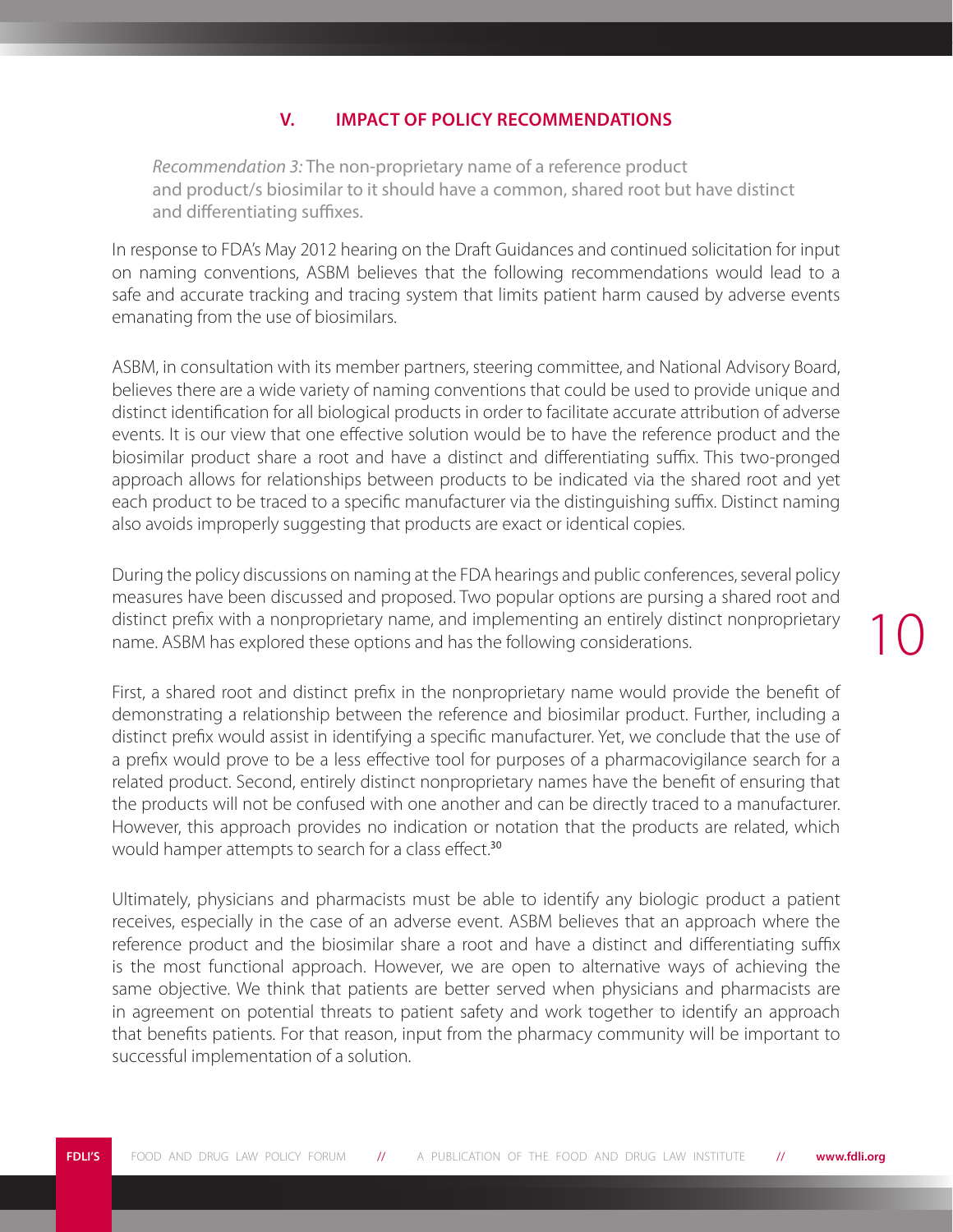We strongly believe that unique USANs will reduce the risk of misidentification and create a system of accountability for manufacturers to stand by their products. In our opinion, this is the best way to ensure long-term safety for patients.

## **A. Related Issues – Interchangeability**

Recommendation 4: Products designated interchangeable should have a distinct name from the reference product for which they are considered interchangeable to facilitate accurate attribution of adverse events.

To date little is known about how the process of substituting a biosimilar for the reference product can impact the patient's immune system. The designation of "interchangeability" is a concept that is unique to the United States. In the European Union, Canada, and elsewhere, biosimilars are mainly approved as "stand-alone" therapies. For example, in Canada, biosimilars are referred to as "Subsequent Entry Biologics." These countries also oppose the automatic substitution of a prescribed biologic with a biosimilar.

- The EMA has noted that previous exposure to similar or related proteins can lead to a pre-sensitization and cause an immune response.<sup>31</sup>
- The Center for Drug Evaluation and Research (CDER) warns that there is a significant potential for repeated switches to impact safety and effectiveness.<sup>32</sup>

Currently, no biosimilar product has been approved as interchangeable with its originator reference product.

11

With this background in mind, ASBM believes that it is extremely important that FDA continues with a measured review of the issue and that they proceed with caution to ensure patient safety is the driving factor when discussing interchangeability. Further, all biological products, including those designated as interchangeable, should be given distinct non-proprietary names. Any suggestion that all biosimilars should be designated as interchangeable is contrary to sound science and the U.S. statute, which defines distinct standards for biosimilarity and interchangeability.

FDA has indicated that it will require additional clinical studies when a manufacturer requests its biosimilar to be deemed "interchangeable." Even if clinical studies were sufficient to determine "interchangeability," such a determination would only be valid for that point in time. FDA is aware that the similarity between the reference product and its interchangeable biologic product may change over time as a result of manufacturing, environmental, and other changes, impacting one or both products. This potential divergence post-approval must be addressed with sound policy, including a commitment to distinct names for all biologics, regardless of an interchangeability designation.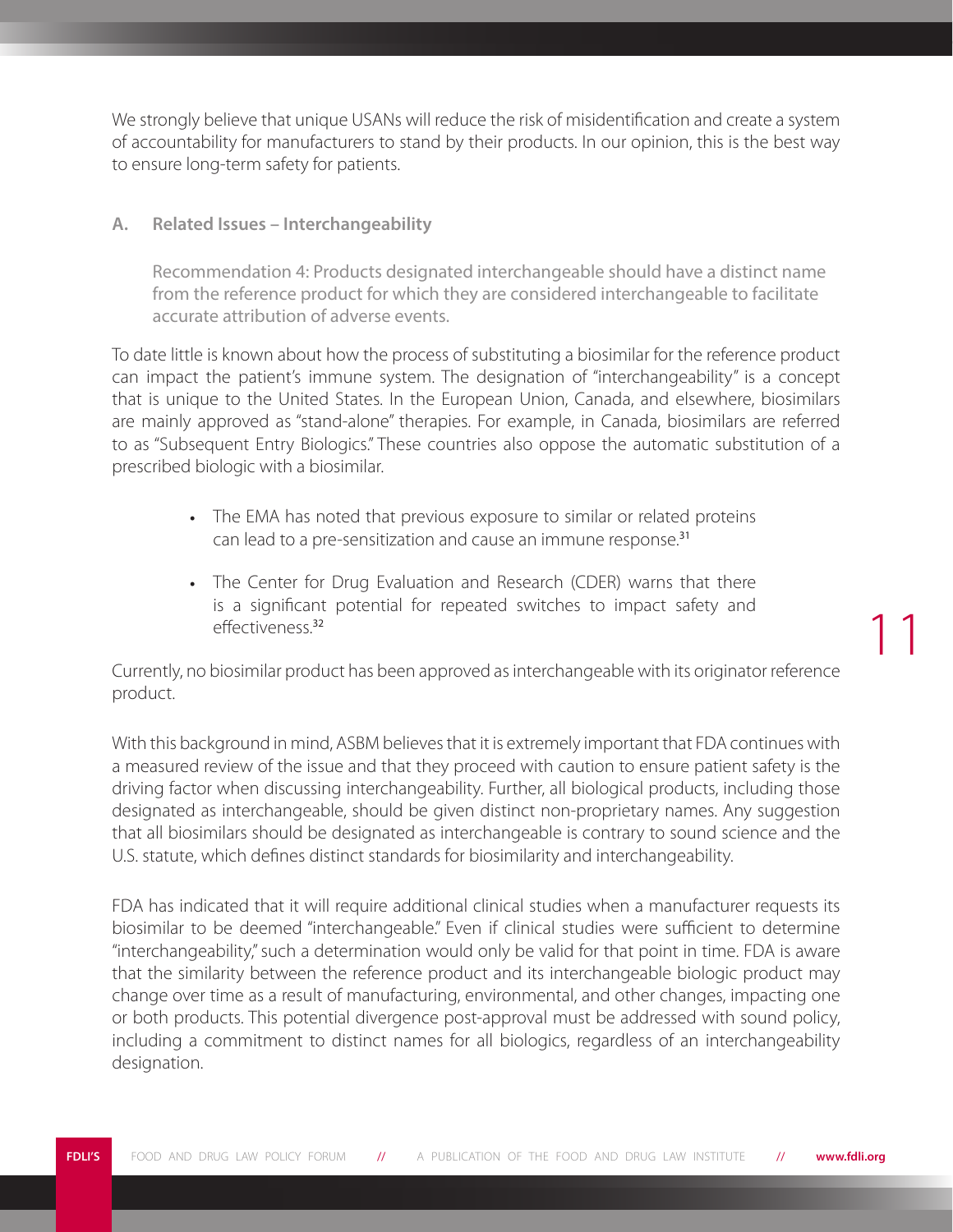In light of the state of scientific knowledge today, implementation of an interchangeability standard will be extremely challenging and should be done with the need for accurate tracking and tracing in mind.

# **VI. CONCLUSION**

The aforementioned points reflect the Alliance for Safe Biologic Medicines' overriding concern to ensure that patient safety is the non-negotiable priority of the biosimilars pathway in the U.S. It would only take one major preventable adverse event to upset and derail the promise of the biosimilars program.

To reiterate, effective implementation of the biosimilar pathway in the U.S. must include measures to ensure accurate and efficient attribution of adverse events.

- 1) Traceability measures, including unique nonproprietary names for all biologic therapies, transparent product labels, and patient/physician notification will enable clinical assessment and adverse event reporting.
- 2) A designation of interchangeability does not negate the need for distinct identification of all biological products. Biologic medicines are highly sensitive to raw material sourcing, manufacturing process, container closure systems, handling, etc. Similarity between a reference product and its interchangeable biologic product may change over time; thus, the need for clear product identification – by manufacturer – is as great for products designated as 'interchangeable' as it is for all other biologic medicines.

The Alliance fully appreciates the efforts of the FDA to consult with various stakeholders as it continues to formalize its guidance on the regulatory pathway for biosimilars in the U.S. Our goal is to continue to be a resource for FDA as this process continues. There is wonderful, life-saving potential available through biologic products, but we must be vigilant and watchful to ensure that patient safety is our number one goal as we move toward a fully operational biosimilar pathway here in the United States.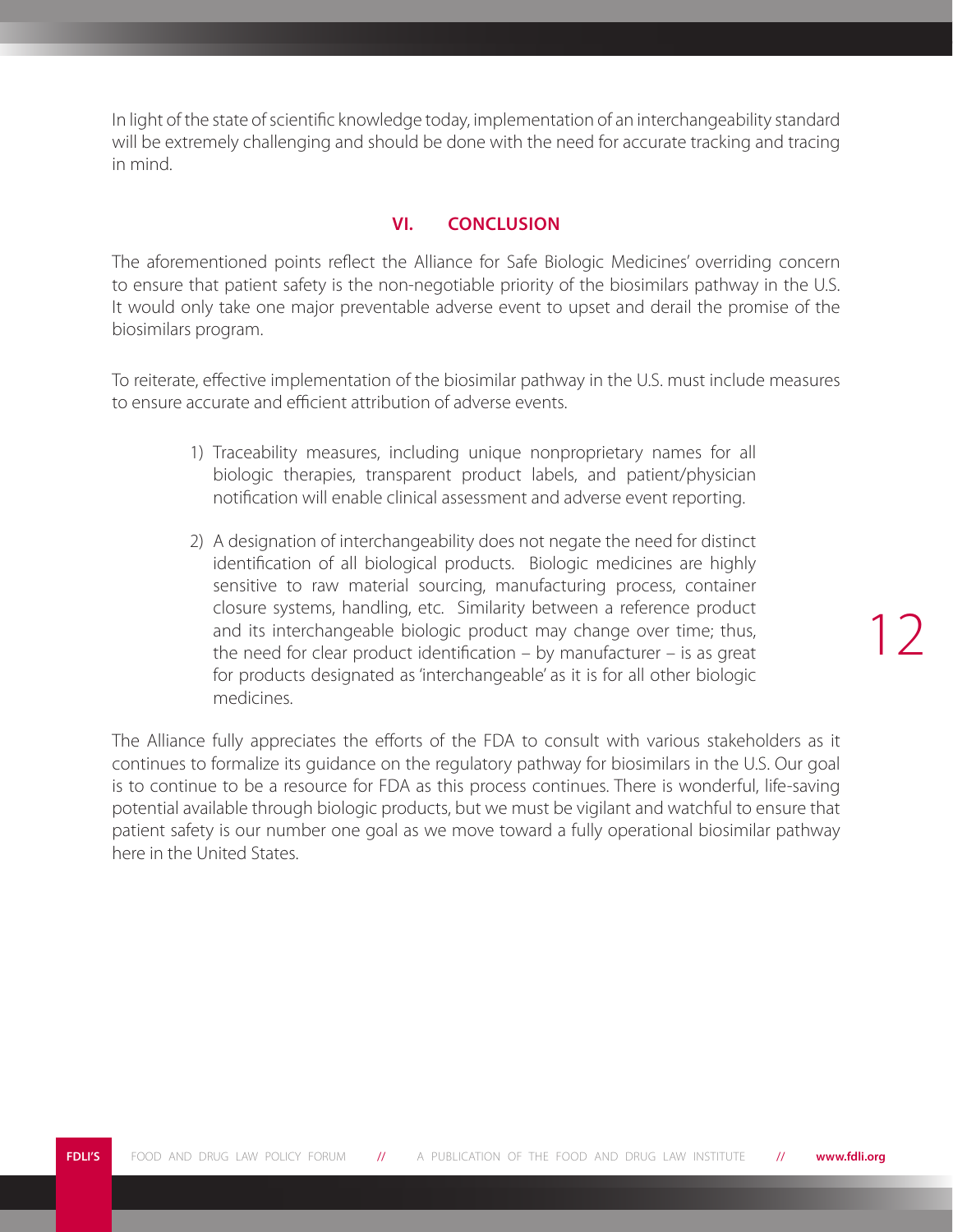#### **VII. SOURCES**

- **1.** Http://safebiologics.org/.
- **2.** Pul R., Dodel R., Stangel M. Antibody-based therapy in Alzheimer's disease. Expert Opin BiolTher. 2011 Mar;11(3):343-57.
- **3.** Guilford-Blake R., Strickland D. Guide to Biotechnology 2008. Biotechnology Industry Organization (2008), available at http://www.scribd.com/doc/59667976/Biotech-Guide-2008.
- **4.** European Medicines Agency scientific guidance documents on biosimilar medicines, available at http://www.ema.europa.eu/ema/index.jsp?curl=pages/regulation/ general/general\_content\_000408.jsp&murl=menus/regulations/regulations. jsp&mid=WC0b01ac058002958c#Overarchingbiosimilarguidelines.
- **5.** Generics and Biosimilars Initiative (GaBI), Biosimilars approved in Europe, available at http://www.gabionline.net/Biosimilars/General/Biosimilars-approved-in-Europe.
- **6.** FDA Implementation of the Biologics Price Competition and Innovation Act of 2009, available at
- **7.** http://www.fda.gov/Drugs/GuidanceComplianceRegulatoryInformation/ucm215089. htm.
- **8.** Alliance for Safe Biologic Medicines, FDA Meeting on Biosimilar Development, available at http://www.safebiologics.org/fda-guidance.php.
- **9.** Food and Drug Administration, Draft Guidances on Biosimilar Product Development, February 9, 2012, available at thttp://www.fda.gov/NewsEvents/Newsroom/ PressAnnouncements/ucm291232.htm.
- **10.** Mellstedt H., Niederwieser D,. Ludwig H. The challenge of biosimilars. Ann Oncol. 2008 Mar;19(3):411-9.
- 11. Rägo L. Biosimilar medicines and safety: New challenges for pharmacovigilance. Int J Risk Safety Med. 2009;21:5-11.
- **12.** World Health Organization (WHO), WHO Expert Committee on Biological Standardization, Geneva, 19 to 23 October 2009. Guidelines on evaluation of similar biotherapeutic products (SBPs), available at http://www.who.int/biologicals/areas/ biological\_therapeutics/BIOTHERAPEUTICS\_FOR\_WEB\_22APRIL2010.pdf.
- **13.** Niederwieser D., Schmitz S. Biosimilar agents in oncology/haematology: from approval to practice. Eur J Haematol. 2011 Apr;86(4):277-88;
- **14.** Nefarma highlights the risks of biosimilars (Nefarma wijst op risico's van biosimilars), 2010b, available at http://www.nefarma.nl/nefarma/publicaties.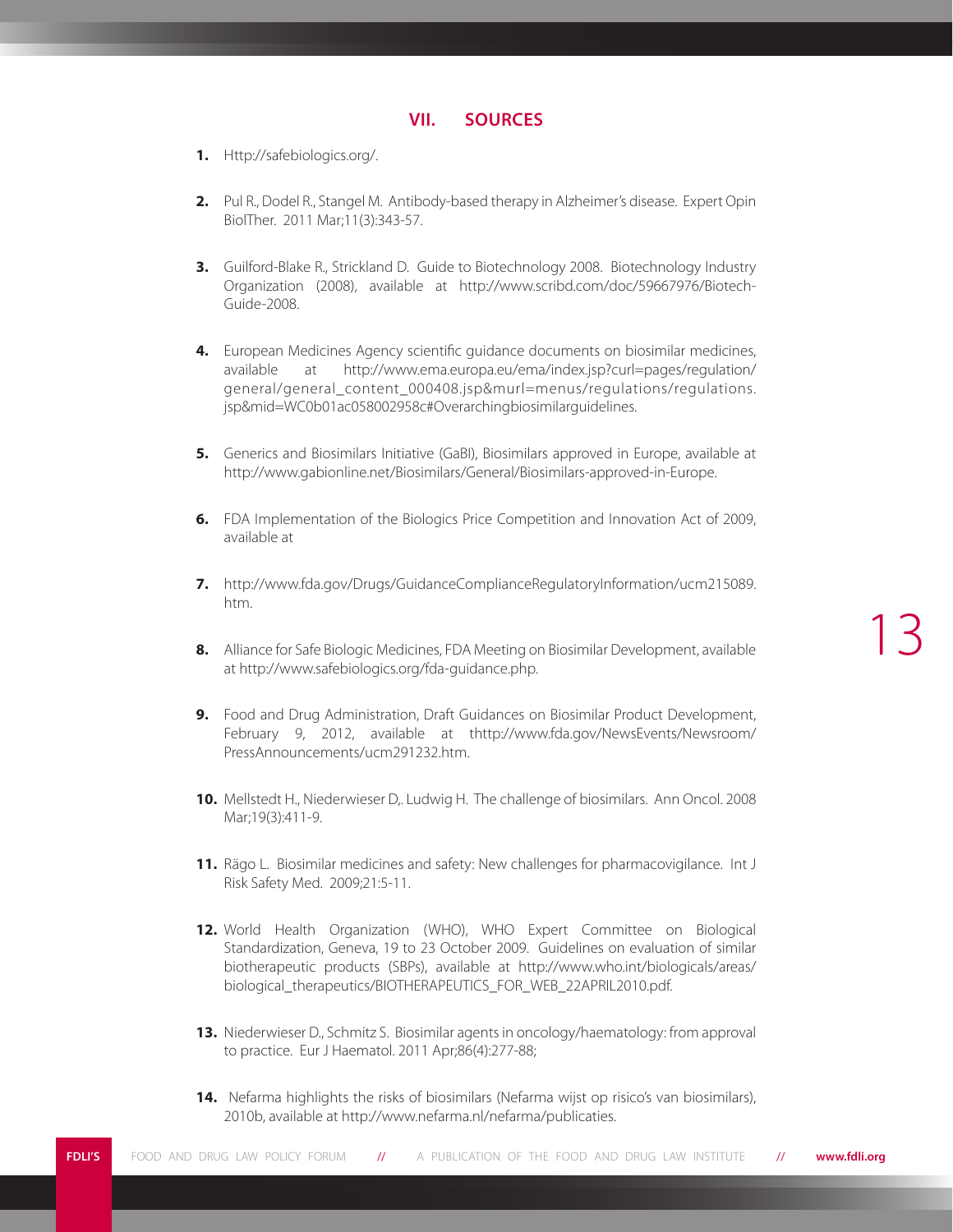- **15.** Roger S.D., Mikhail A. Biosimilars: Opportunity or cause for concern? J Pharmaceut Sci. 2007;10(3):405-10.
- **16.** Koren E, Zuckerman LA, Mire-Sluis AR. Immune responses to therapeutic proteins in humans – clinical significance, assessment and prediction. Curr Pharm Biotechnol. 2002;3:349-360.
- **17.** European Medicines Agency (EMA). Guideline on immunogenicity assessment of biotechnology-derived therapeutic proteins (EMEA/CHMP/BMWP/14327/2006 – Adopted December 2007b), available at http://www.ema.europa.eu/docs/en\_GB/ document\_library/Scientific\_guideline/2009/09/WC500003946.pdf.
- **18.** Wadhwa M., Thorpe R. The challenges of immunogenicity in developing biosimilar products. Drugs. 2009 Jul;12(7):440-4.
- **19.** Ruiz S., Calvo G. Similar biological medicinal products: lessons learned and challenges ahead. J Generic Med. 2011;8:4-13.
- **20.** Roger S.D., Mikhail A. Biosimilars: Opportunity or cause for concern? J Pharmaceut. Sci. 2007;10(3):405-10.
- **21.** European Medicines Agency (EMA). Guideline on similar biological medicinal products (EMEA/CHMP/437/04 – Adopted September 2005a), available at http:// www.ema.europa.eu/docs/en\_GB/document\_library/Scientific\_guideline/2009/09/ WC500003517.pdf. Accessed 15 November 2011.
- **22.** EuropaBio (European Association for Bioindustries). Guide to biological medicines: a focus on biosimilar medicines (brochure), October 2011, available at http://www. europabio.org/guide-biological-medicines-focus-biosimilar-medicines.
- **23.** European Biopharmaceutical Enterprises (EBE). Position paper: Recommendations on the use of biological medicinal products: Substitution and related healthcare policies, 26 January 2011, available at http://www.ebebiopharma.org/index.php?option=com\_ news&task=view&id=207&Itemid=67.
- **24.** Medicines and Healthcare products Regulatory Agency (MHRA). Biosimilar products. Drug Safety Update. Feb 2008;Vol 1,Issue 7:8.
- **25.** DeNavas-Walt, Carmen, Proctor, Bernadette D., Smith, Jessica C. Income, Poverty, and Health Insurance Coverage in the United States: 2010, Department of Commerce 2011, p. 23.
- **26.** Booz Allen Hamilton, Evaluation of Potential Data Sources for the FDA Sentinel Initiative – Final Report, Mini-Sentinel Wed/FDA, published 10.01.2010. Table 5.8 "Data availability: Data fields" p. 42, #41.
- **27.** Lisa DiMartino, et al., "Using Medicare Administration Data to Conduct Post Marketing Surveillance of Follow-On Biologics: Issues and Opportunities," 63 Food and Drug L.J.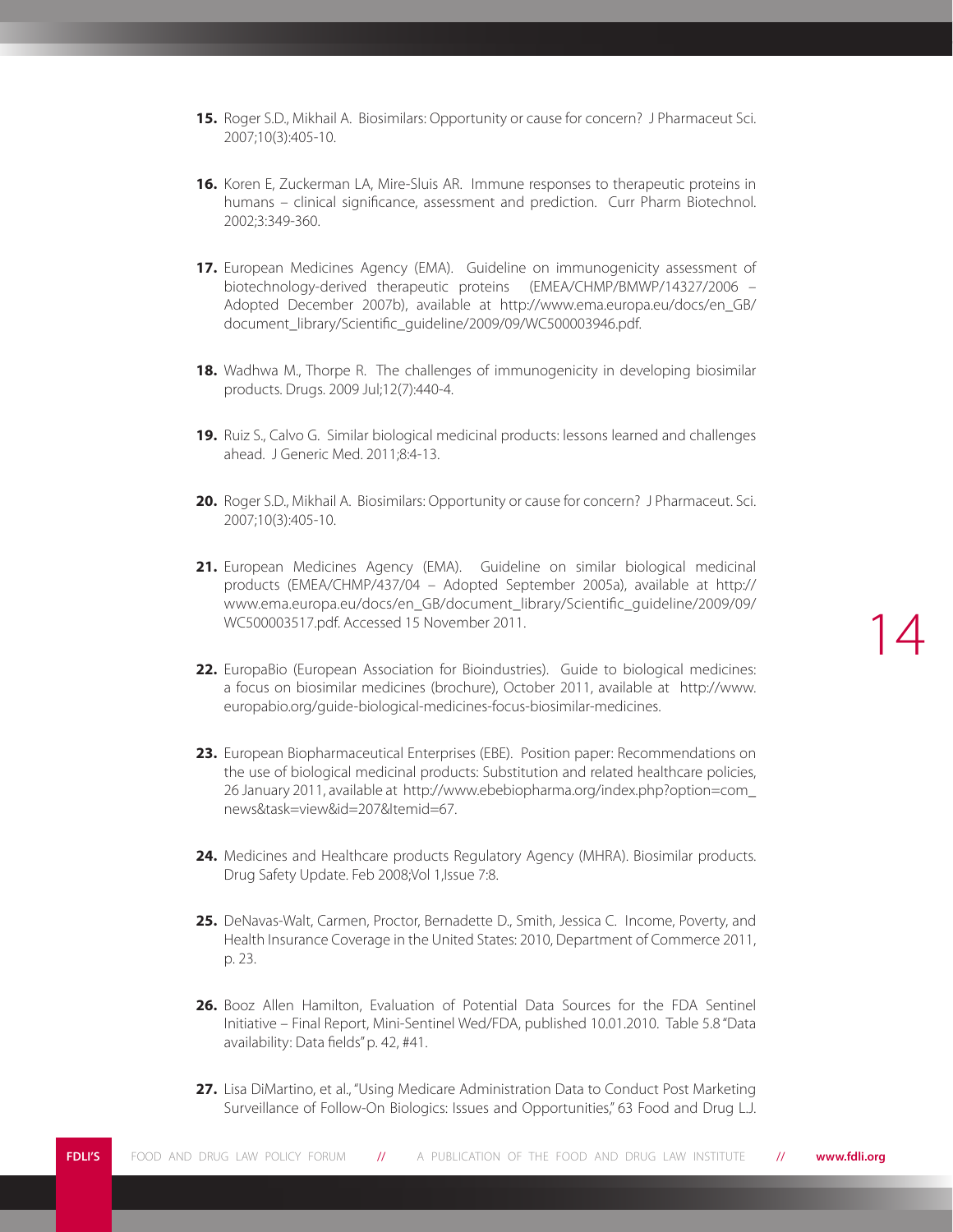891, 896 (2008). All services associated with a hospital stay are generally bundled into a single payment on the basis of diagnosis and procedure codes. Id. In contrast, the patient's hospital records will generally contain product names, but not NDC numbers.

- **28.** HCPCS codes are less specific than NDCs, and a single HCPCS coded may correspond to multiple biologics. See DiMartino, supra note 26, at 896-97. HCPCS codes generally include a level 1 numeric Current Procedural Terminology (CPT) code and a level II alphanumeric supply code. CPT codes do not distinguish among biologics that the share the same non-proprietary name. Hennessy, S., et al., "Assessing the Safety and Comparative Effectiveness of Follow-On Biologics (Biosimilars) in the United States," 87(2) Clin. Pharmacol. Ther. 158 Feb. 2010).
- **29.** HHS Office of Inspector General, "States' Collection of Medicaid Rebates for Physician-Administered Drugs," OEI-03-09-00410 (Jun. 2011), at 20 (noting, inter alia, that 42 out of 49 states reported requiring Medicare claims for physician-administered drugs to include NDCs).
- **30.** The first 5 digits signify the labeler (typically the manufacturer), and the next 3 to 4 digits identify the package size and dosage. The final digits represent the formulation.
- **31.** From the EMEA CHMP Guidelines on Similar Biological Medicinal Products. October 2005.
- **32.** Id.
- **33.** EU Directive 2010/84/EC.
- **34.** Generics and Biosimilars Initiative (GaBI), "Observations on the introduction of biosimilar epoetins into Europe," December 8, 2011, available at http://gabionline.net/Biosimilars/ Research/Observations-on-the-introduction-of-biosimilar-epoetins-into-Europe.
- **35.** Zalrtap, available at http://www.accessdata.fda.gov/drugsatfda\_docs/ nda/2012/125418Orig1s000NameR.pdf.
- **36.** Neutroval, available at http://www.accessdata.fda.gov/drugsatfda\_docs/ nda/2012/125294Orig1s000NameR.pdf.
- **37.** From Department of Health and Human Services Memorandum. Biological Product Working Group. BLA 125418 – Zaltrap ({xxx\_aflibercept) manufactured by sano-aventis, U.S., LLC. July 17, 2012, available at http://www.accessdata.fda.gov/drugsatfda\_docs/ nda/2012/125418Orig1s000NameR.pdf.
- **38.** Relevant FDCA provisions. Section FDCA §502 for misbranding, and Section FDCA §501(b) for adulteration.
- **39.** Part 15 submission to FDA (2010). Docket Submission: FDA-2010-N-0477-0023.3, available at http://www.regulations.gov/#!documentDetail;D=FDA-2010-N-0477-0078.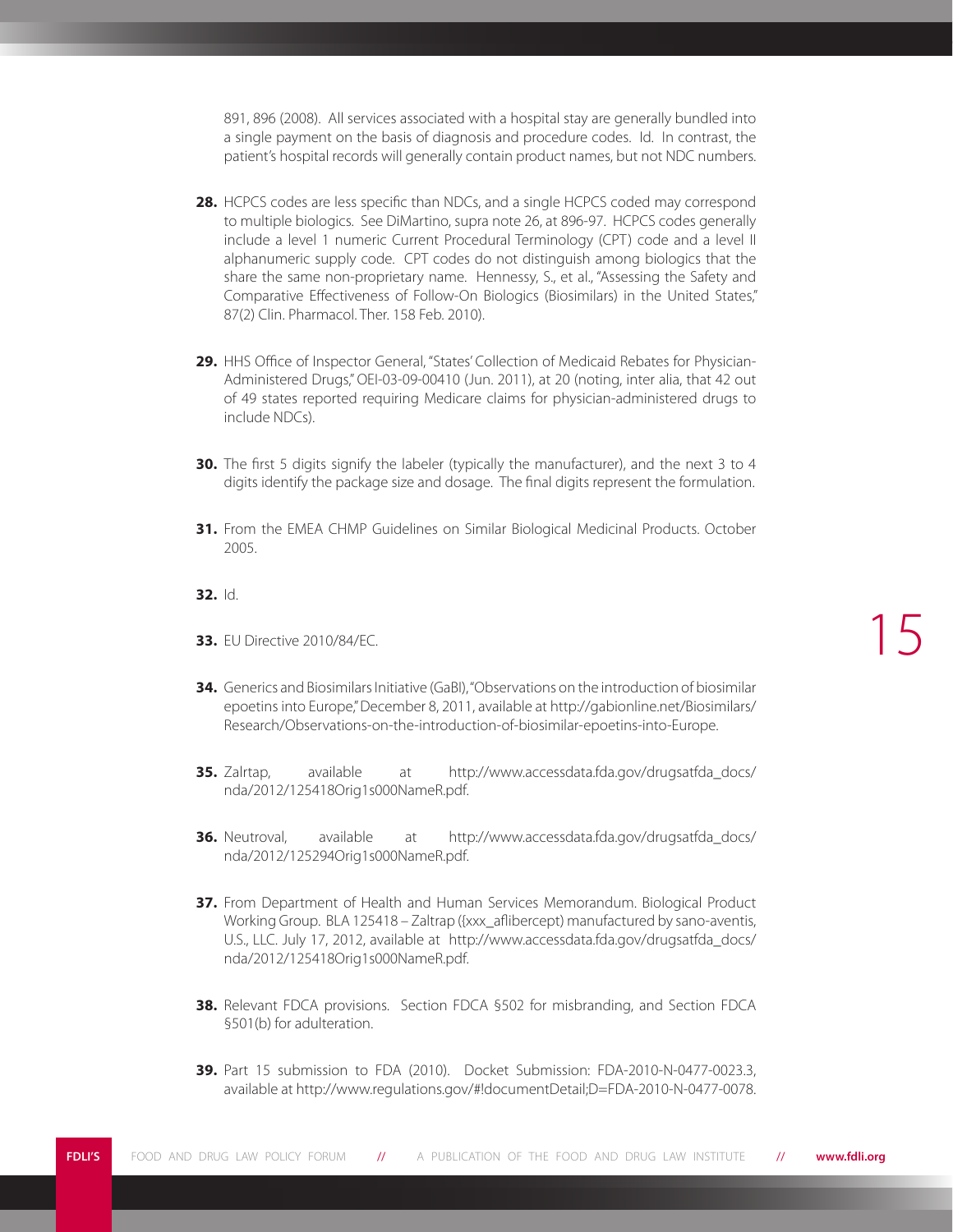- **40.** Ministry of Health Labor and Welfare, Pharmaceutical and Food Safety Bureau, "Re Nonproprietary and Brand Names of Follow-on Biologics", Notification No. Yakushokushinsa 0304011 (Mar. 4, 2009).
- **41.** European Medicines Agency. EMEA CHMP Guideline on Immunogenicity Assessment of Biotechnology-Derived Therapeutic Proteins. European Medicines Agency – Europa. December 2007, available at http://www.ema.europa.eu/docs/en\_GB/document\_ library/Scientific\_guideline/2009/09/WC500003946.pdf.
- **42.** Woodcock, J. Assessing the impact of a safe and equitable biosimilar policy in the United States. U.S Food and Drug Administration. May 2007, available at http://www. fda.gov/NewsEvents/Testimony/ucm154017.htm.

#### **ENDNOTES**

- 1. Http://safebiologics.org/.
- 2. Pul R., Dodel R., Stangel M. Antibody-based therapy in Alzheimer's disease. Expert Opin BiolTher. 2011 Mar;11(3):343-57; Guilford-Blake R., Strickland D. Guide to Biotechnology 2008. Biotechnology Industry Organization (2008), available at http://www.scribd.com/doc/59667976/Biotech-Guide-2008.
- 3. European Medicines Agency scientific guidance documents on biosimilar medicines, available at http://www.ema.europa.eu/ema/index.jsp?curl=pages/regulation/general/ general\_content\_000408.jsp&murl=menus/regulations/regulations. jsp&mid=WC0b01ac058002958c#Overarchingbiosimilarguidelines.

- 4. Generics and Biosimilars Initiative (GaBI), Biosimilars approved in Europe, available at http://www. gabionline.net/Biosimilars/General/Biosimilars-approved-in-Europe.
- 5. FDA Implementation of the Biologics Price Competition and Innovation Act of 2009, available at http:// www.fda.gov/Drugs/GuidanceComplianceRegulatoryInformation/ucm215089.htm
- 6. Alliance for Safe Biologic Medicines, FDA Meeting on Biosimilar Development, available at http://www. safebiologics.org/fda-guidance.php.
- 7. Food and Drug Administration, Draft Guidances on Biosimilar Product Development, February 9, 2012, available at http://www.fda.gov/NewsEvents/Newsroom/PressAnnouncements/ucm291232.htm; "Scientific Considerations in Demonstrating Biosimilarity to a Reference Product" [Docket No. FDA-2011-D-0605] ("draft Scientific Considerations Guidance"); "Quality Considerations in Demonstrating Biosimilarity to a Reference Protein Product" [Docket No. FDA-2011-D-0602] ("draft Quality Considerations Guidance"); and "Q & As Regarding Implementation of the BPCI Act of 2009" [Docket No. FDA-2011-D-0611] ("draft Q&A Guidance").
- 8. Mellstedt H., Niederwieser D., Ludwig H. The challenge of biosimilars. Ann Oncol. 2008 Mar;19(3):411-9.
- 9. Rägo L. Biosimilar medicines and safety: New challenges for pharmacovigilance. Int J Risk Safety Med. 2009;21:5-11;World Health Organization (WHO), WHO Expert Committee on Biological Standardization, Geneva, 19 to 23 October 2009. Guidelines on evaluation of similar biotherapeutic products (SBPs),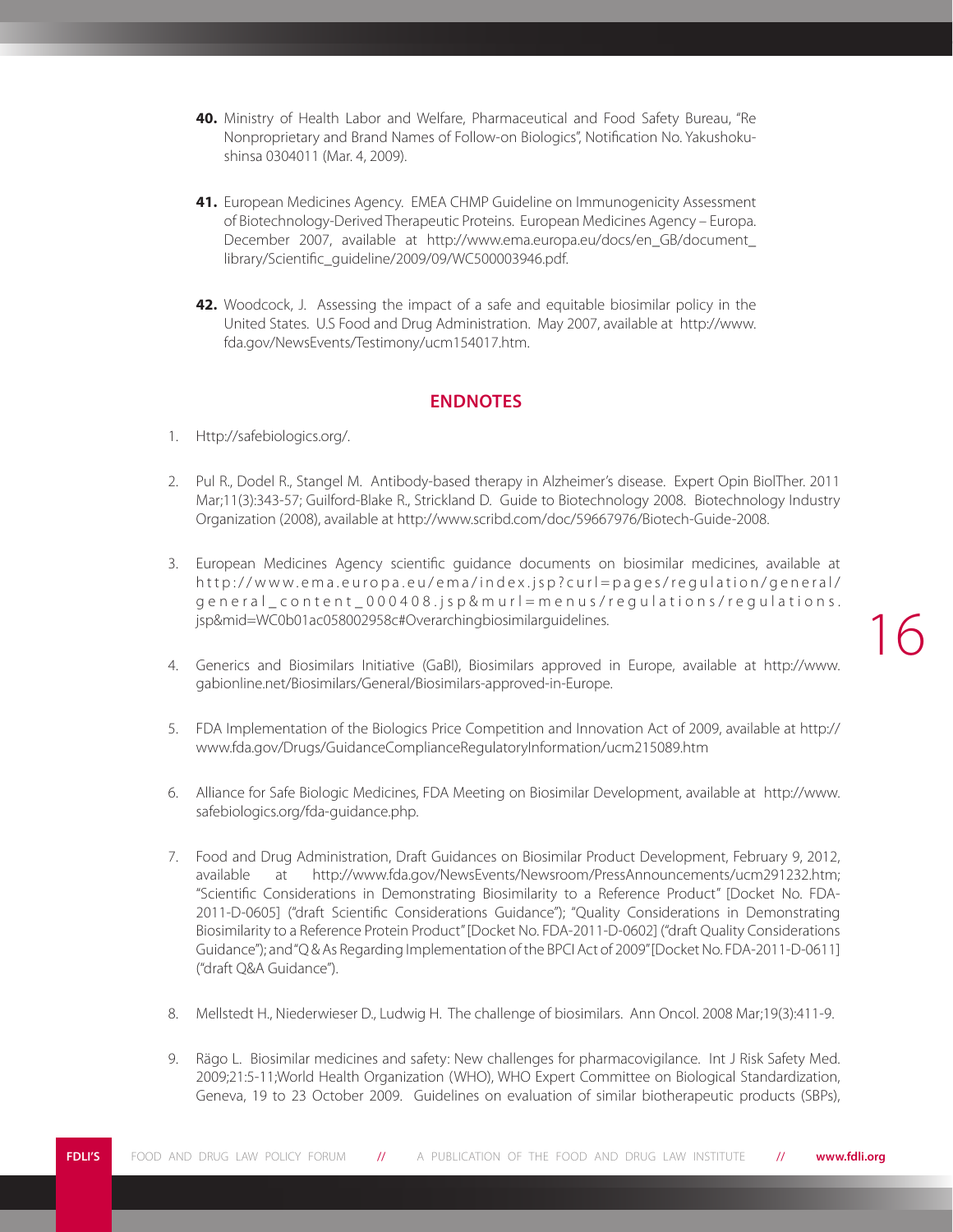available at http://www.who.int/biologicals/areas/biological therapeutics/BIOTHERAPEUTICS FOR WEB\_22APRIL2010.pdf.

- 10. Niederwieser D., Schmitz S. Biosimilar agents in oncology/haematology: from approval to practice. Eur J Haematol. 2011 Apr;86(4):277-88; Nefarma. Nefarma highlights the risks of biosimilars (Nefarma wijst op risico's van biosimilars), 2010b, available at http://www.nefarma.nl/nefarma/publicaties; Roger S.D., Mikhail A. Biosimilars: Opportunity or cause for concern? J Pharmaceut Sci. 2007;10(3):405-10.
- 11. Koren E., Zuckerman L.A., Mire-Sluis A.R. Immune responses to therapeutic proteins in humans clinical significance, assessment and prediction. *Curr Pharm Biotechnol*. 2002;3:349-360; European Medicines Agency (EMA). Guideline on immunogenicity assessment of biotechnology-derived therapeutic proteins (EMEA/CHMP/BMWP/14327/2006 – Adopted December 2007b), available at http://www.ema.europa. eu/docs/en\_GB/document\_library/Scientific\_guideline/2009/09/WC500003946.pdf; Wadhwa M, Thorpe R. The challenges of immunogenicity in developing biosimilar products. Drugs. 2009 Jul;12(7):440-4.
- 12. Ruiz S., Calvo G. Similar biological medicinal products: lessons learned and challenges ahead. J Generic Med. 2011;8:4-13; Roger S.D., Mikhail A. Biosimilars: Opportunity or cause for concern? J Pharmaceut Sci. 2007;10(3):405-10.
- 13. European Medicines Agency (EMA). Guideline on similar biological medicinal products (EMEA/ CHMP/437/04 – Adopted September 2005a), available at http://www.ema.europa.eu/docs/en\_GB/ document\_library/Scientific\_guideline/2009/09/WC500003517.pdf.
- 14. EuropaBio (European Association for Bioindustries). Guide to biological medicines: a focus on biosimilar medicines (brochure). October 2011, available at http://www.europabio.org/guide-biologicalmedicines-focus-biosimilar-medicines; European Biopharmaceutical Enterprises (EBE). Position paper: Recommendations on the use of biological medicinal products: Substitution and related healthcare policies, 26 January 2011, available at http://www.ebebiopharma.org/index.php?option=com\_news&ta sk=view&id=207&Itemid=67; Medicines and Healthcare products Regulatory Agency (MHRA). Biosimilar products. Drug Safety Update. Feb 2008;Vol 1,Issue 7:8.

- 15. DeNavas-Walt, Carmen, Proctor, Bernadette D., and Smith, Jessica C., Income, Poverty, and Health Insurance Coverage in the United States: 2010, Department of Commerce 2011, p. 23.
- 16. Booz Allen Hamilton, Evaluation of Potential Data Sources for the FDA Sentinel Initiative Final Report, Mini-Sentinel Wed/FDA, published 10.01.2010. Table 5.8 "Data availability: Data fields" p. 42, #41.
- 17. Lisa DiMartino, et al., "Using Medicare Administration Data to Conduct Post Marketing Surveillance of Follow-On Biologics: Issues and Opportunities," 63 Food and Drug L.J. 891, 896 (2008). All services associated with a hospital stay are generally bundled into a single payment on the basis of diagnosis and procedure codes. *Id. In contrast, the patient's hospital records will generally contain product names, but not NDC numbers.*
- 18. HCPCS codes are less specific than NDCs, and a single HCPCS coded may correspond to multiple biologics. *See, DiMartino, supra note 17, at 896-97. HCPCS codes generally include a level 1 numeric Current Procedural Terminology (CPT) code and a level II alphanumeric supply code. CPT codes do not distinguish among biologics that the share the same non-proprietary name. Hennessy, S., et al., "Assessing the Safety and Comparative Effectiveness of Follow-On Biologics (Biosimilars) in the United States," 87(2) Clin. Pharmacol. Ther. 158 Feb. 2010).*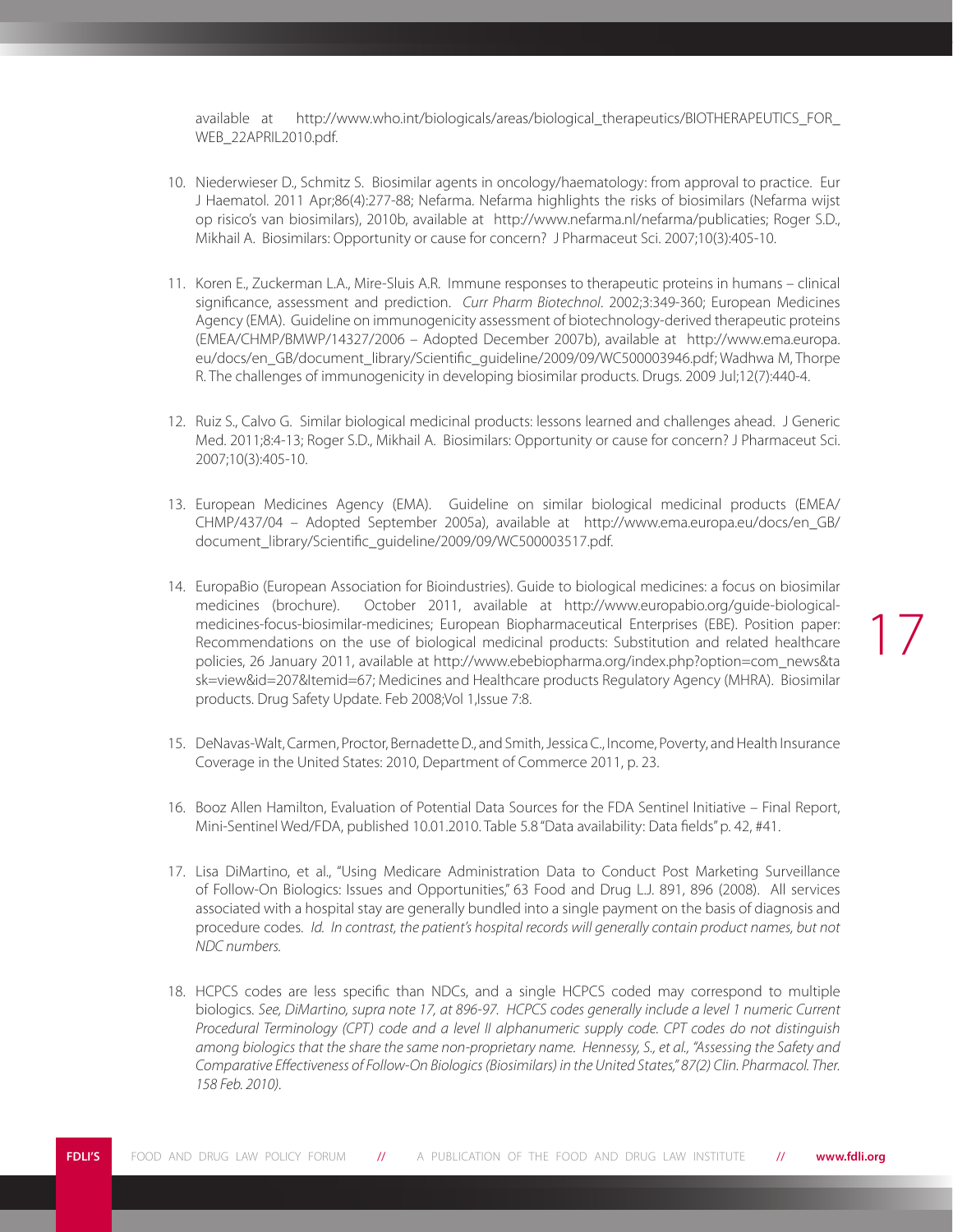- 19. HHS Office of Inspector General, "States' Collection of Medicaid Rebates for Physician-Administered Drugs," OEI-03-09-00410 (Jun. 2011), at 20 (noting, *inter alia, that 42 out of 49 states reported requiring Medicare claims for physician-administered drugs to include NDCs).*
- 20. The first 5 digits signify the labeler (typically the manufacturer), and the next 3 to 4 digits identify the package size and dosage. The final digits represent the formulation.
- 21. From the EMEA CHMP Guidelines on Similar Biological Medicinal Products. October 2005.
- 22. *Id*.
- 23. EU Directive 2010/84/EC.
- 24. Generics and Biosimilars Initiative (GaBI), "Observations on the introduction of biosimilar epoetins into Europe," December 8, 2011, available at http://gabionline.net/Biosimilars/Research/Observations-on-theintroduction-of-biosimilar-epoetins-into-Europe.
- 25. Zalrtap reference, available at http://www.accessdata.fda.gov/drugsatfda\_docs/nda/2012/125418Orig1s000NameR.pdf
- 26. Neutroval reference, available at http://www.accessdata.fda.gov/drugsatfda\_docs/nda/2012/125294Orig1s000NameR.pdf
- 27. From Department of Health and Human Services Memorandum. Biological Product Working Group. BLA 125418 – Zaltrap ({xxx\_aflibercept) manufactured by sano-aventis, U.S., LLC. July 17, 2012, available at http://www.accessdata.fda.gov/drugsatfda\_docs/nda/2012/125418Orig1s000NameR.pdf

- 28. Relevant FDCA provisions. Section FDCA §502 for misbranding, and Section FDCA §501(b) for adulteration.
- 29. Part 15 submission to FDA (2010). Docket Submission: FDA-2010-N-0477-0023.3, available at http://www. regulations.gov/#!documentDetail;D=FDA-2010-N-0477-0078
- 30. Ministry of Health Labor and Welfare, Pharmaceutical and Food Safety Bureau, "Re Nonproprietary and Brand Names of Follow-on Biologics", Notification No. Yakushoku-shinsa 0304011 (Mar. 4, 2009).
- 31. European Medicines Agency. EMEA CHMP Guideline on Immunogenicity Assessment of Biotechnology-Derived Therapeutic Proteins. European Medicines Agency – Europa. December 2007, available at http:// www.ema.europa.eu/docs/en\_GB/document\_library/Scientific\_guideline/2009/09/WC500003946.pdf.
- 32. Woodcock, J. Assessing the impact of a safe and equitable biosimilar policy in the United States. U.S Food and Drug Administration. May 2007, available at http://www.fda.gov/NewsEvents/Testimony/ ucm154017.htm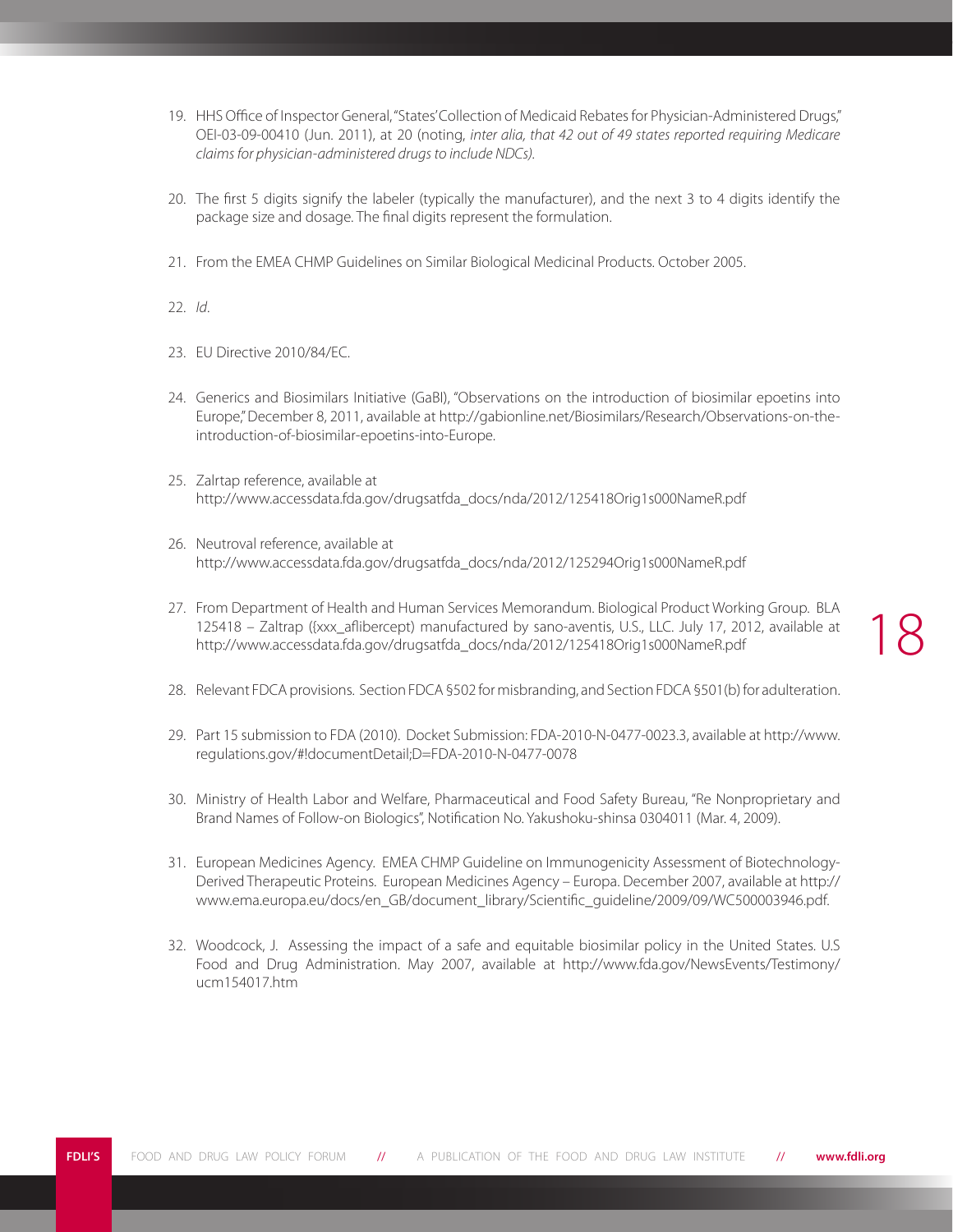#### **ABOUT THE AUTHOR**

Richard Dolinar, M.D., is a private practice Clinical Endocrinologist in Phoenix, Arizona. Dr. Dolinar received his undergraduate degree from Siena College in Albany, New York; his medical degree from The State University of New York at Buffalo and did his Endocrinology Fellowship at Duke University. Because he is an active clinician who treats patients his insights and opinions on healthcare issues are frequently sought. Dr. Dolinar has testified before the U.S. Senate Subcommittee on Consumer Affairs and has also given Congressional briefings on Capitol Hill. He has presented to state legislators as well as various healthcare industry professionals. Dr. Dolinar has also been interviewed by both the local and national media, including CNN, CBS and PBS. He is a Senior Fellow in Healthcare Policy at the Heartland Institute. A published author, in both professional and consumer publications, his articles and opinion pieces have appeared in The Wall Street Journal, USA Today, The New York Times, The Washington Times, The New England Journal of Medicine, JAMA (Journal of the American Medical Association) Diabetes Research and the Indiana Health Law Review Journal. His articles have also appeared on various web sites including The Heritage Foundation. He is co-author of the book, Diabetes 101. Dr. Dolinar is a member of the board of directors of the American Association of Clinical Endocrinologists and serves on it's National Legislative and Regulatory Committee. Dr. Dolinar has held leadership positions in other professional organizations as well, including the Juvenile Diabetes Research Foundation and the American Diabetes Association. He is on the Editorial Advisory Board for Endocrine Today. Dr. Dolinar served as a Flight Surgeon in the Vietnam War and is a retired U.S. Air Force Colonel.

The Alliance for Safe Biologic Medicines (ASBM) is an organization composed of diverse healthcare groups and individuals from patients to physicians, innovative medical biotechnology companies, and others who are working together to ensure patient safety is at the forefront of the biosimilars policy discussion. It is the mission of ASBM to serve as an authoritative resource center of information for policy makers, regulators, the healthcare community, and the general public on the issues surrounding biologic medications.

#### **ABOUT THE FOOD AND DRUG POLICY FORUM**

FDLI's Food and Drug Policy Forum provides a marketplace for the exchange of policy ideas regarding food and drug law issues. The Forum welcomes articles on cutting-edge state, national and international policy issues related to food and drug law.

FDLI's Food and Drug Policy Forum is designed to provide a venue for the presentation of information, analysis and policy recommendation s in these areas food, drugs, animal drugs, biologics, cosmetics, diagnostics, dietary supplements, medical devices and tobacco.

Each issue of the Forum presents an important policy topic in the form of a question, provides background information and detailed discussion of the issues involved in the policy question, relevant research, pertinent sources and policy recommendations. This publication is digital-only, peer-reviewed and smartphone enabled.